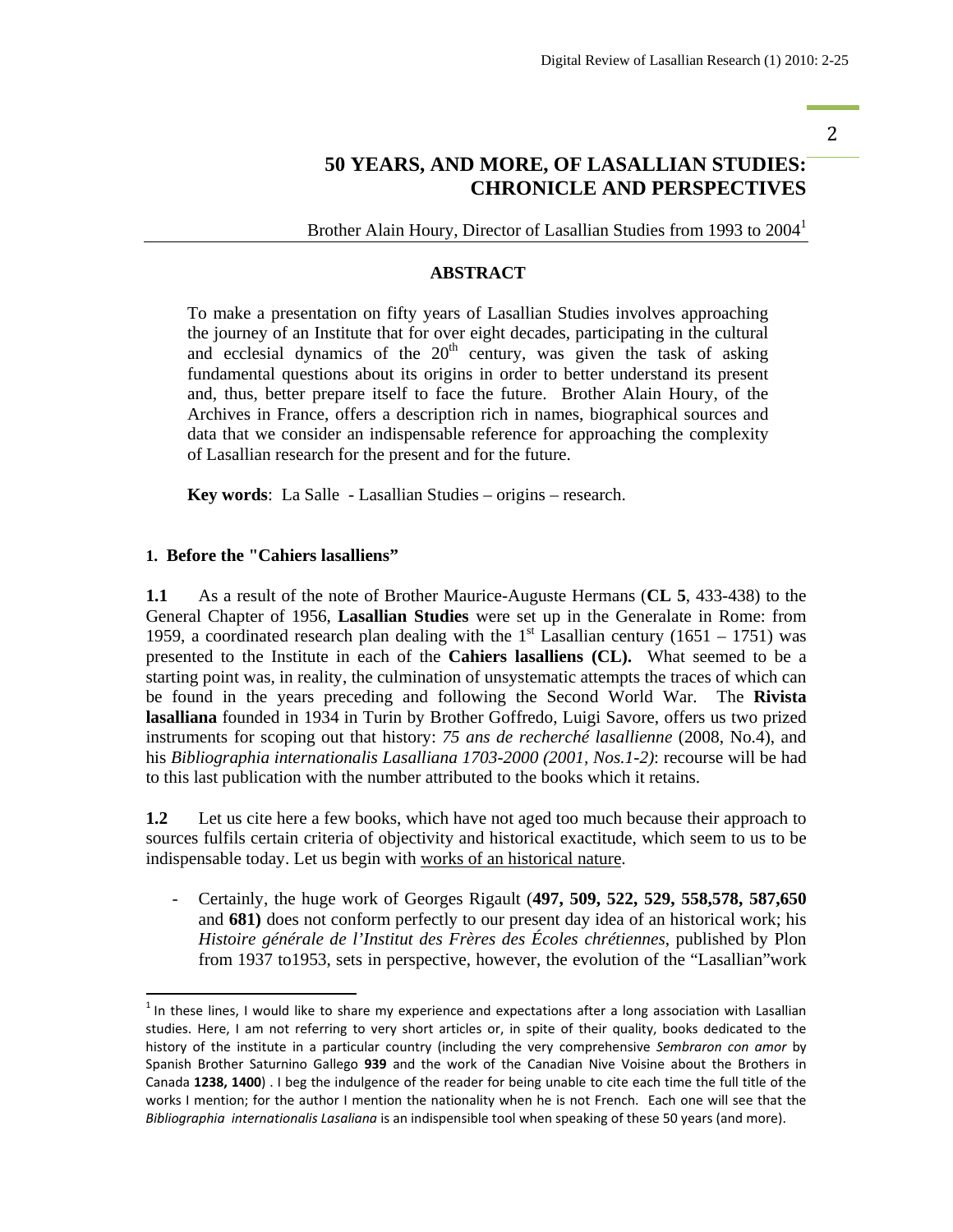3 (and for him that means "what was initiated by M. de La Salle and the first Brothers") together with the evolution of the societies in which it developed. This was not done, for example, by the *Précis d'Histoire de l'Institut* (**471**), which appeared in 1935.

- Again in 1937, *L'œuvre d'un siecle (***496**) a group work published in Montreal for the *Centenaire des Frères au Canada*, owes a lot to the Canadian Brother Marie-Victorin, Conrad Kirouac, for this rereading of history and his composition.
- Published between 1954 and 1976, the solid works on the history of the Institute (685, **754, 842** and **916**) by the Englishman William Battersby – Brother Clair Stanislaus – do not qualify in the light of the first "Études lasalliennes"; on the other hand his studies in 1949-1950 on the pedagogical work of John Baptist de La Salle (580)<sup>2</sup> and his spiritual writings (**590**) demonstrate a serious effort to update the approach of the Founder of the Brothers.

**1.3** With the publication in 1951 of the manuscript of the *Conduite des Écoles,* the Belgian Brother Anselme (Anselmus-Josef) d'Haese (**617=638**) was the first to undertake a critical edition of a writing of the Founder; the text of the *Lettres* established by Brother Félix-Paul Vandamme, appearing as a Circular in 1952 (**662**), was brought to completion by Georges Rigault after the premature death of the author; there would follow in 1956 for *Règles de la Bienséance et de la Civilité chrétienne* an edition which was too early, for Brother Albert-Valentin Leter did it before the discovery of a copy of the first printed edition. After giving a rather mixed up study of *Les premiers biographes de Jean-Baptiste de La Salle* (**719**), Brother Émile Lett published in 1957 the *Explication de la Méthode d'Oraison* (**728**), an annotated edition rather than a truly critical one. In 1962 will be found precious information about the *Explication* in the work of Brother Emiliano, an Italian (**776**).

**1.4** Two publications of 1954-1955 demonstrate the benefits of having recourse to the sources used by the Founder to deepen the original thought: *Pour une meilleure lecture des Règles communes* (**629**) – the fruit of lectures given to the Second Novitiate in Rome by Brother Maurice-Auguste Hermans and published, firstly, as articles between 1952 and 1954 in the review **Entre nous** – and *L'Oraison d'après S. J-B. de La Salle* (**704**) picked up again, by Brother Frédien-Charles Vermeulen, in his lectures to Brothers, emphasising especially the Teresian influence on M. de La Salle, and basing himself on the first edition then known of the *Explication de la Méthode d'oraison.* 

**1.5 This flowering of studies** saluted by the General Chapter of 1956 (see below, 2.2) corresponds with several developments within the Institute. Firstly, some Lasallian study sessions, for Brothers, had been organised in France by the Secretary General, in 1937 and 1938, with the Institute historian Georges Rigault. Then, the resolve of the 1946 Chapter – and especially of Brother Superior Athanase-Émile - to put behind them what in their eyes the "secularisation" interlude of the French Brothers since 1904 represented, gave rise in several Brothers to a refusal to accept what we would call these days a 'fundamentalist" reading of our origins and the history of our Institute. And finally, increasing access of the Brothers to university studies led them to ask the same questions, about our Lasallian heritage, as they were meeting in studying the evolution of societies.

<sup>2</sup> *A Pioneer of Modern Education* coming soon after the work of Brother Mélage, Le *créateur de l'école populaire*, 1948 (**577**).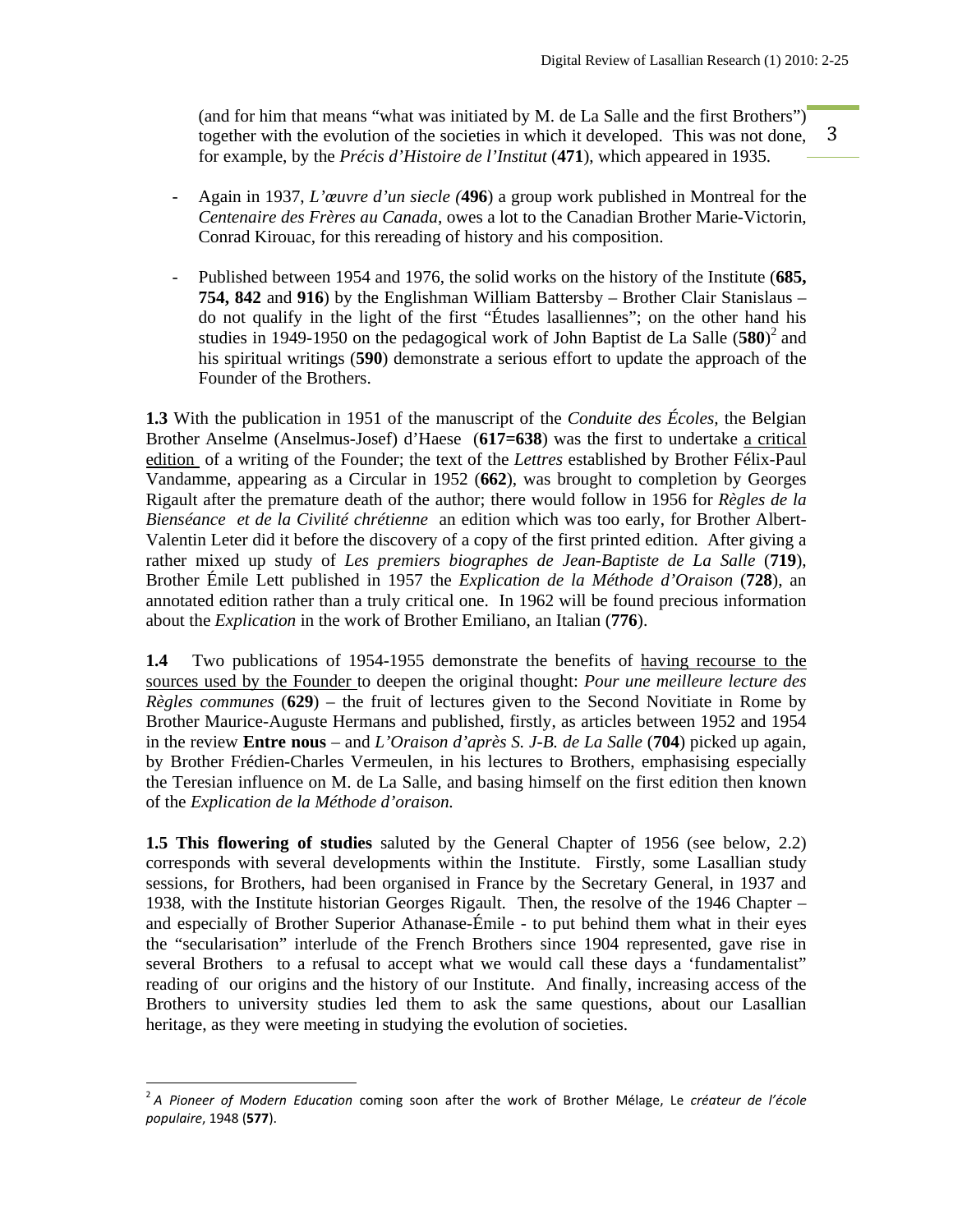4 **1.6** But a unifying element was still missing: Brother Emiliano Savino, in **Rivista lasalliana,**  of which he had charge from 1940 until 1962, certainly published a series of articles on the *Civilité* (in 1956-1957) and on the *Explication de la Méthode d'Oraison* (1957-1963) already cited, but Italian is scarcely read except by 2% of the Brothers in the Institute; the French review **Entre nous,** begun in 1939 and revived after the war by Brother Guillaumin, did not provide a sufficiently firm framework to bring about dialogue among researchers working in French, the language that was destined to remain the language of first choice in Lasallian studies because it was the language of the Founder, and the official language of the Institute for a good half-century more. In the **Revue d'Ascétique et de Mystique**, its Director, Father André Rayez, sj, published the basic article, *Études lasalliennes (***675**) **–** which would be used as a reference for the work to be undertaken (see CL 5, 144) - and a study *L'abandon à Dieu dans la spiritualité de saint Jean-Baptiste de La Salle* (**709**), that **Rivista lasalliana** would republish in 1958.

## **2. Lasallian Studies and the General Chapter of 1956**

**2.1** To avoid the suppression of **Rivista lasalliana** that he had founded in 1934, Brother Goffredo had had to take the decision, in 1938, not to publish any more historical studies on the Rule, and to promise *"not to make any criticism of the volumes of Rigault"* (cited in RL 2008, no.4, 482)! With the General Chapter of 1956, conditions for Lasallian research would change appreciably, above all, with the setting up of a Service, which still exist. In presenting the work of the 1956 Chapter (Circular **354**, dated 16 July, 1956, p. 52:*The cult of our Holy Founder*), the Brother Superior Nicet-Joseph reported, among the suggestions accepted,

*" –The pursuit of works of research on the life and writings of Saint John Baptist de La Salle by means of critical studies will constitute, as a whole, the* Monumenta Lasalliana*, the starting point for a future critical biography and a detailed study of the spirituality of the Saint".* The 3rd Commission put forward the motion *"that a permanent Commission be established at the Generalate in view of promoting the cult of the holy Founder, to pursue and coordinate research and works connected with his story, his writings and his spirituality."* 

**2.2** The 9<sup>th</sup> Commission praised *"the widespread trend for publishing works about our Saint in various languages in the course of recent years. The Chapter has expressed its*  satisfaction for this fine effort, and desires to see it continue. What seems to be of the *greatest importance and the most urgent is a publication of all the writing of the Holy Founder, following on from what has been done for the "Conduite des Écoles", "Les Lettres' and "La Civilité Chrétienne". To achieve this result, we urge that a permanent "Lasallian Commission" be formed, composed of a team of specialist Brothers with access to the Institute Archives"* (id., p. 96). And its first motion was: *That critical studies of all the writings of our Holy Founder be pursued, and that the publications and writings seeking to deepen and make known his spirituality be continued"* (id. p. 99).

**2.3** Lastly, let us recall the following decree regarding publications: *"On applying an article of the Rule of Government (XIX, 140) and as a commentary on it: 1st All studies which are of interest to the whole Institute will be submitted to the prior assessment of the Secretary General"* (id., p. 115).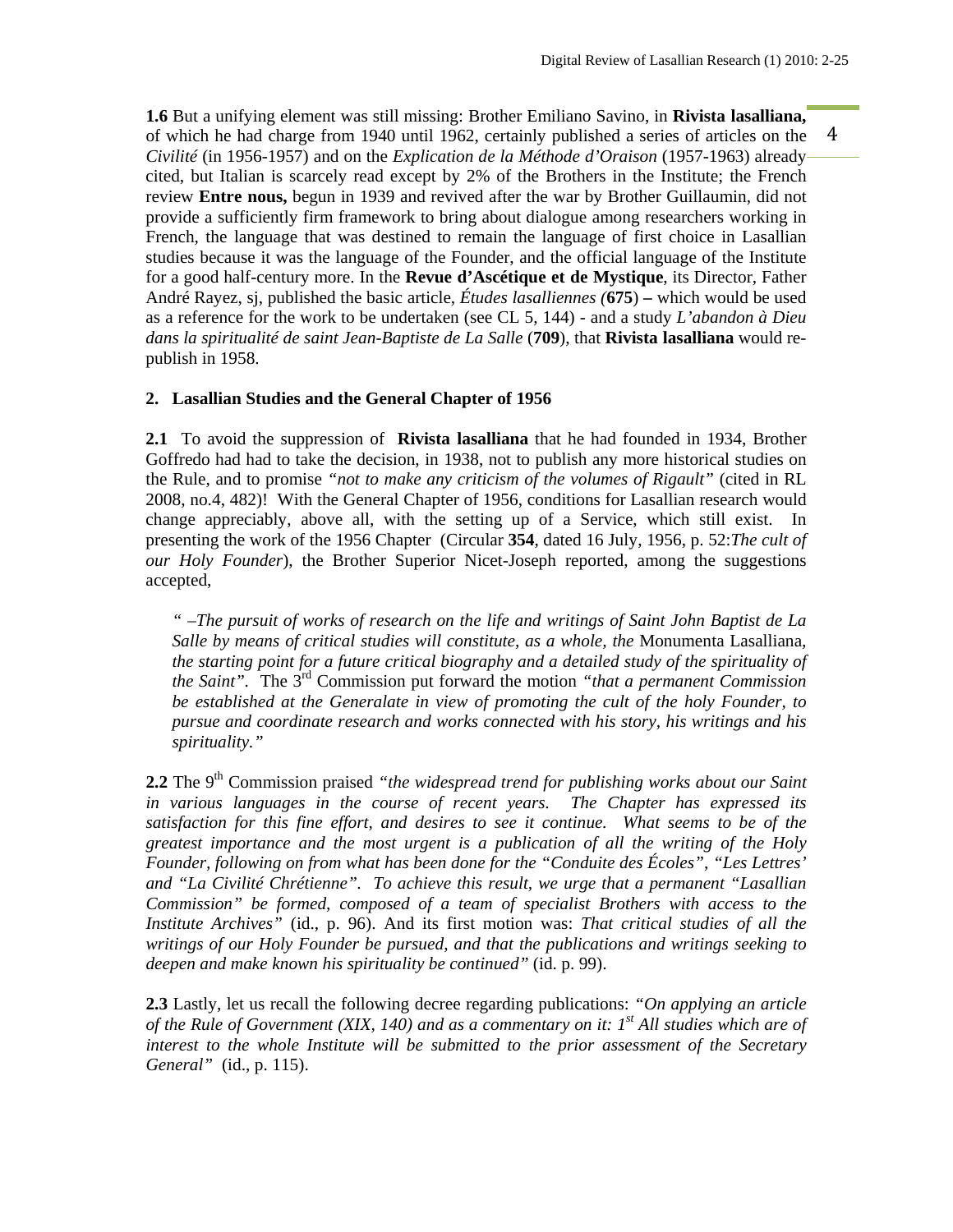5 **2.4** Less than a year later, Circular **357** announced the creation of the *Institutum Jésus Magister*, a Higher Institute of Religious and Apostolic Culture for Teaching Brothers. Among the recommendations that followed let us reproduce in its entirety the long page (p. 19-20) that bore the title:

#### *3. Study of our Holy Founder and of the origins of the Institute*

*It seems to be important for us to invite the mass of our Brothers to a better study of the Holy Founder and the origins of our Institute. As an introduction to this study, we are taking action to bring together in the Generalate, the works that could be the most useful in giving direction to the research or documenting the labours undertaken for this purpose. The following should have a place in this library:* 

*1st all Lasallian publications: biographies of the saint, editions of his works, and studies dedicated to his achievements and his writings;* 

*2nd works of the bibliographical, linguistic, historical or biographical order that can provide data related to the human milieu, the conditions of the time, to pedagogical and cultural problems and to the peculiarities of the spoken and written language of the century in which our saint lived and his work was organised (in theory, 1651-1751);* 

*3rd works of theology, patristic, and spirituality to which the saint was – or could have been – indebted; so, special consideration would be given to editions which were contemporary with the years of formation and writing activities of the saint;* 

*Such is our project; we count on you to bring it about. If therefore, in your house, some one of these works were to run the risk of remaining unused, you might instead think of sending it to us. If, on the other hand, such works were put to use in your community library, you should not miss out on informing us of its presence, as this single piece of information has already shown its value.* 

 *Rome, 29 June 1957, Br. Nicet-Joseph"*

**2.5** At the end of Circular **368** (06.01.1961), consecrated to fidelity to religious vocation, Brother Nicet-Joseph introduced the first volume of the "Cahiers Lasalliens". *"Having been favourably received in the wider world, this publication has crossed the threshold of most of our communities as a goodly number of Brother Visitors have requested that a copy of each of the first six volumes be despatched to various houses under their obedience… All who can become acquainted with such works will be delighted at the meticulousness with which the work has been done"* (p. 55). That is how the false idea spread that the Centre of the Institute "without any consultation" sent the Cahiers lasalliens to communities.

## **3. The initiative of Brother Guillermo Felix of Spain from 1946 until 1966**

**3.1** Some valuable studies were to appear, without any link with the launching of *Lasallian Studies* in Rome. More particularly, it was the work of Spanish Brothers which Brother Assistant Guillermo Felix focussed, according to a clearly defined plan, onto higher studies in theology, scripture, spirituality, pedagogy, etc. in order to come out on top, in the conflict in which the Spanish episcopacy were in opposition to the teaching Brothers: without the formation proper to priests, said the hierarchy, Brothers cannot legitimately teach catechism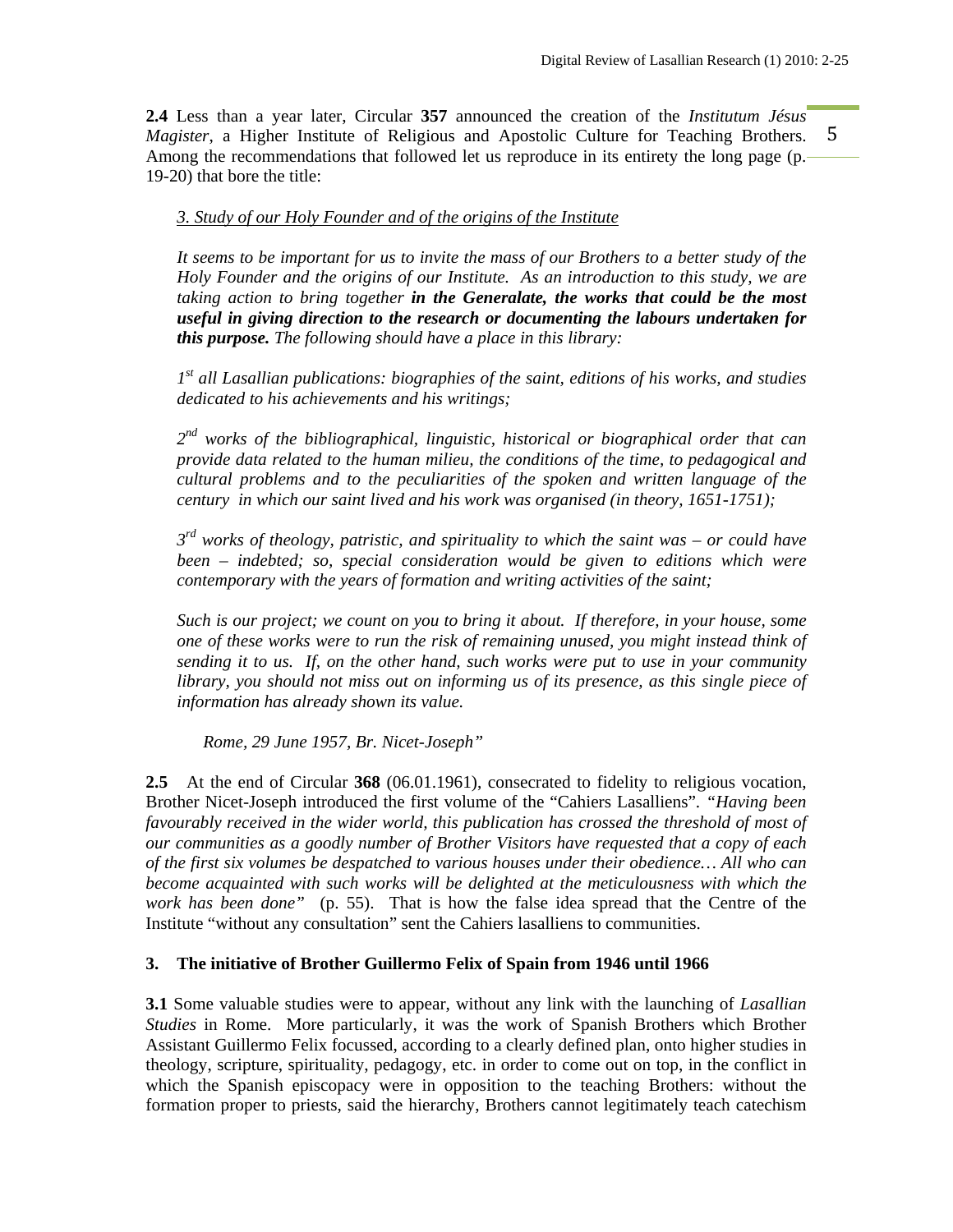in their own schools. From that voluntary, unprecedented effort would come the San Pío  $X<sup>T</sup>$ University centre in Salamanca then in Madrid.

6

**3.2** In Madrid, Saturnino Gallego (Hermano Saturnino Miguel) published, in 1958, *La teología de la educación en S. Juan Bautista de La Salle,* 296 p. (**734**) ; Carlos Alcalde Gómez (Hermano Esteban Bernardo) , in 1961, *El Maestro en la pedagogía de San Juan Bautista de La Salle,*548 p. (**765**); Galindo Viola (Hermano Serafin Bertrán), in 1964, *Perfección y apostolado en la Espiritualidad lasaliana,* 276 p. (**818**). Let us add, in 1966, *Biblia y Espiritualidad,* 362 p. *(***852**) the study of Scripture in the writings of John Baptist de La Salle, of Luis Varela (Hermano Augustin Damian), the first who was able to have access, in the Cahiers lasalliens, to the facsimile edition of the whole of his writings.

# **4. Brother Maurice-Auguste, 1st Director of Lasallian Studies, from 1956 to 1987** (see **CL 5,** 143- 182)

**4.1** The architect for the launching of the **Cahiers lasalliens** and the setting up of the Lasallian Library in the Generalate was Brother Maurice-Auguste Hermans (in addition, he was Director of the General Archives of the Institute and, at one time, Director of the student community of the Lasallianum). His work was often solitary, and dialogue with the few researchers who submitted their texts to him exacting: thanks to his meticulous exactitude and his concern to see that the conclusions did not exceed solidly established premises, what he published has a quality of completeness in its content while opening up fruitful leads for those who wish to follow them.

**4.2** The work plan is announced in each of the Cahier lasalliens: *"Texts, Studies, Documents: a non-periodic series; focussed on the person of Saint John Baptist de La Salle, his written works and the origins of the Congregation of the Brothers of the Christian Schools; in preparation for the publication of two definitive works: a critical biography and the corpus of his works*"**.** It is the unfolding of that plan that we are now going to follow.

A – Texts. With **the facsimile re-edition of the works of John Baptist de La Salle**, between 1962 and 1965, the work done by Brother Maurice-Auguste Hermans was of immense help in tackling those writings. Firstly, he set precisely the coordinates of the *princeps* edition or, lacking that, of the oldest edition known at that time. The circumstances under which it was written, the literary genre, and the intended readership were recalled as much as possible, supported by well argued hypotheses. With his customary modesty Brother Maurice-Auguste drew very measured conclusions, leaving to other researchers the development , if they so desired, of the points of view he had sketched. There followed a complete listing of the various editions known at that time, with a brief indication of the reprintings, of the modifications not to say the changes which marred fidelity to the original text, often also, tables of content and/or indexes which, without being exhaustive, offered, however, very useful entry points.

In comparing the composition of CA and CB, Brother Maurice-Auguste would have been able to make it apparent that there are too many differences between the two editions (and the date of publication of the oldest copy of CB) to be by the same "author": Canadian Brother Gilles Beaudet has been able to demonstrate that we have here two editions in a long series of publications of *Cantiques spirituels* by abbé Pellegrin and, therefore, that CB does not have a place in the writings of John Baptist de La Salle.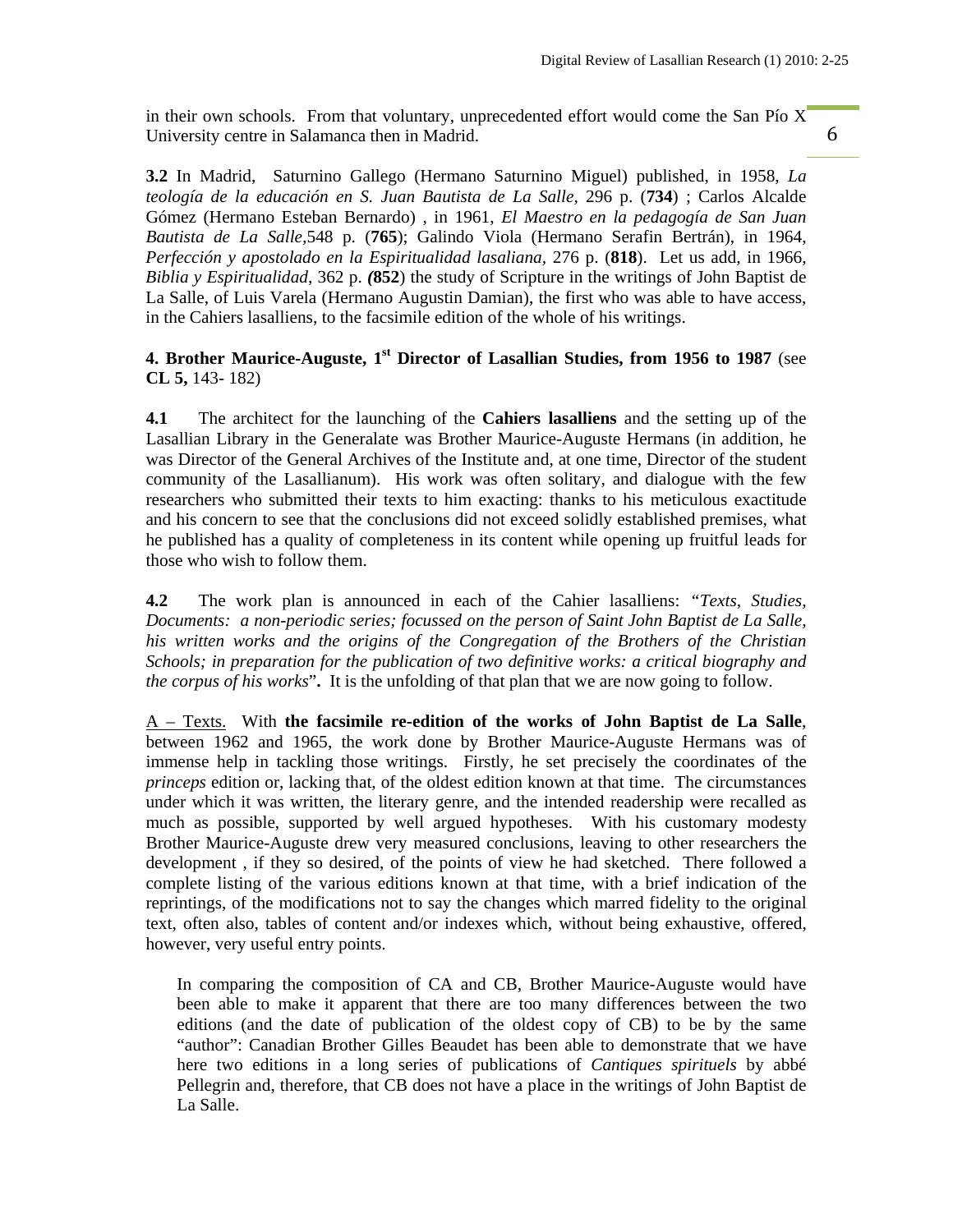It is much to be desired that the study of the sources of CA (John Baptist de La Salle is 7 here the "editor" rather than the "author") and of the "tones (=melodies) of the *Cantiques spirituels* (**CA**) may at last be revealed to the public, although this study has not yet succeeded in identifying the whole collection. Let us hope that Brother Gilles Beaudet will successfully complete this publication, or will allow it.

In the case of texts that merit **an edition of the manuscripts in parallel,** manuscripts which preceded the printed text – the *Conduite* (**CL 24**) or the *Règles communes* (**CL 25**) – or the rediscovered princeps edition of the *Civilité* (**CL 19**) the characters of which require transcription into our modern characters, the work is most painstaking even if a few minor faults remain to be corrected. Moreover, that is why Brother Maurice-Auguste went back to the facsimile reproduction for the first biographies of Bernard and Blain (**CL 4, CL 7** and **8**), whilst he offered in parallel the two texts of Maillefer (**CL 6**). The *Lettres* so well prepared by Brother Felix-Paul Vandamme (**691**), have not been the object of re-editing: there would be practically nothing to add. – They were translated into Spanish (**778**), by the Brothers of the Pío X Institute in 1962, and into English (**1147**) with a commentary by Brother Augustine Loes, in 1988.

A few special texts, already published by Brother Maurice-Auguste in **CL 2** and **CL 11**, such as the vows of 1691 and 1694, were not the subject of a special Cahier lasallien. The same applies to texts he had prepared but not yet published, like the *Mémoire sur l'habit –* Brother Michel Sauvage would edit it in 1991 (**CL 5 = 1212**) in the Cahier lasallien dedicated to Brother Maurice-Auguste. When it comes to producing a computerised and printed edition of the *Œuvres complètes de Jean-Baptiste de La Salle* the essential work of establishing the texts will have been done.

B – Documents. Researching documents relating to the times of the Founder found a new dimension in **the remarkable work of erudition of the Spanish Brother Léon de Marie Aroz3** , who would end up signing himself Brother Louis-Marie Aroz, while writing perfect French. With the technical excellence of his copy and his analyses of archival documents not yet published in a scientific manner, he gave the *Cahiers lasalliens* assured access into university libraries but, as a "pernicious effect", he **would soon put the Brothers off reading Cahiers lasalliens**. The string of deeds about the civil status of the de La Salle family (**838**) was already somewhat difficult to follow, but when, in 1967, in excess of 1000 double pages of the 5 volumes of the *guardianship accounts* were published (**853** and **857**), then in 1969 *Les titres de rente de la succession de Maître Louis de La Salle (***867**), the Brothers lost courage; in certain community libraries the *Cahiers lasalliens* were found carefully preserved in their original packaging… sometimes not even opened!

It was almost impossible for me to make my Parisian brothers understand that there were, in other *Cahiers lasalliens*, **studies** that were quite readable and enriching, like the articles by Brother Yves Poutet re-printed in 1988 (**CL 48**) and 1999 (**CL 43** and **44**) or Brother Michel Sauvage's magnificent commentary on the letter of the principal Brothers to M. de La Salle on 1<sup>st</sup> April 1714 (CL 57 on Parménie in collaboration with American Brother Leo Burkhardt). The remarkable work of popularisation of Canadian

<sup>3</sup> Brother Aroz showed his extraordinary ability at finding and transcribing documents at the time he was preparing his thesis on the missionary expansion of the Institute (**706**); the dossiers drawn up form a genuine collection available in the Archives of the Motherhouse.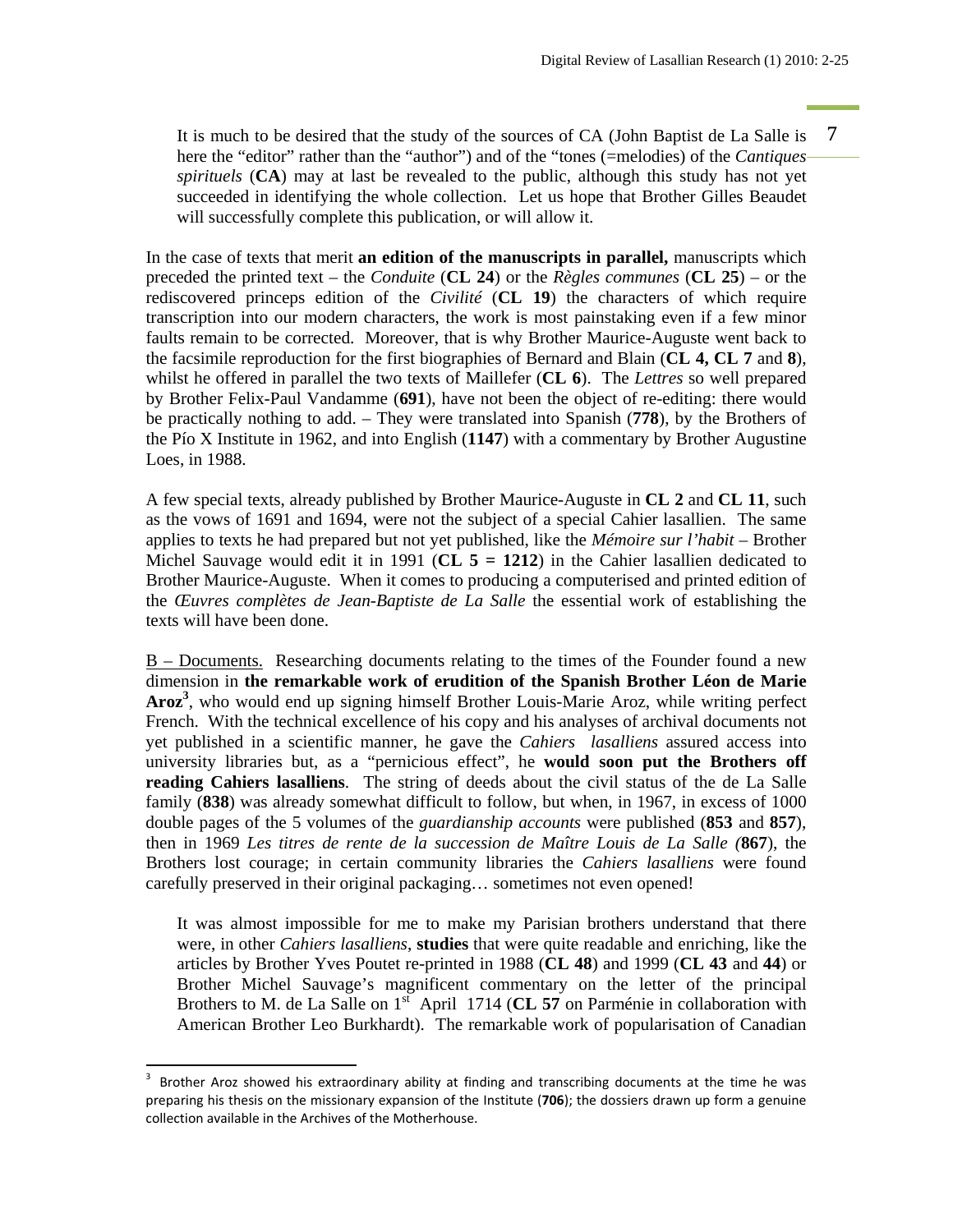8 Brother Raymond Brisebois<sup>4</sup> – *Invitation – Initiation aux Cahiers lasalliens* – beginning in 1990, seems not to have touched many people, for these booklets (of 36 to 108 pages), even when once offered at 1 euro for a full set, found few takers.

There is another less visible aspect of the writings of Brother Aroz. Several times finding the same protagonists, wherever the documents being commented on took him, it is difficult for the reader to know if the full information is given about such a person and where one must go to find supplementary information. Above all, as for any good researcher, it happened that Brother Aroz uncovered elements that invalidated certain previous stances adopted, or which show that he had confused two persons with the same name. The problem is that Aroz does not point it out; it is left to the reader to compare his different publications and to draw conclusions from them. It is a pity he did not do what Georges Rigault did: the latter, in a volume of his *Histoire générale de l' Institut* sometimes indicated in a note that the document he had just been working on showed that what he had written in a preceding volume (with references given) was not fully exact, and he re-wrote the offending paragraph. Thus the attentive reader has only to apply to the reference indicated the coordinates of the improved version. That is how a real historian acts, one who is concerned about guiding his reader!

The researcher who has not compiled for himself a complete index, can consult the work, practically exhaustive at that time, published in 1986 by Spanish Brother Saturnino Gallego in the prestigious Spanish collection BAC: *Vida y pensamiento de San Juan Bautista de La Salle,* **Vida** (**1096**). His notes enable all the published documents relative to the point in question to be found, an indispensable task in discerning the validity of the conclusions of Brother Saturnino, that cannot always be followed blindly: in particular for dating a writing, for he prefers the date at which the work formed in the mind of its author rather than the one on which the latter put the finishing touch to clarifying his thought (see, for example, the *Méditations pour le temps de la retraite*). And that dating has some importance if the intention is to sketch the evolution of a thought, not to say trying to explore the progressive release from the influences accepted during a stage of one's formation.

The *Chronologie lasallienne* of Spanish Brother José María Valladolid published in No. 31 of **Lasalliana** (**1308-1310**) and which gathers together all preceding works, is a very useful instrument available in 3 languages. Digitalised to facilitate looking for a name, this would be an indispensable tool.

C - Studies. The first study to appear, the one that opened the collection of the Cahiers lasalliens in 1959, was that of Brother Flavien-Marie, Michel Sauvage, *Les citations néotestamentaires dans les Méditations pour le Temps de la Retraite (***CL 1 = 750**). It was a meticulous work that retains its full value although the Amelotte edition of 1685 was missing. That was one that Brother Michel had been unable to find in spite of searching in specialised libraries (the Generalate, Chantilly) … while it was lying in the General Archives of the Institute! That was the edition printed en masse at the request of Louis XIV who, after the Revocation of the Edict of Nantes, had it distributed to the "new Catholics".

With this edition I have come back to the work of Brother Michel. One passage of MTR certainly makes use of the 1685 translation of Amelotte, another could have the same provenance, but the masterful display of Michel remains intact. It is Amelotte 1707 that

<sup>4</sup> Brother Ephrem, professor of statistics, to whom we owe an historical and almost futuristic study, *L'Institut en 1964*, published in Rome in April 1966.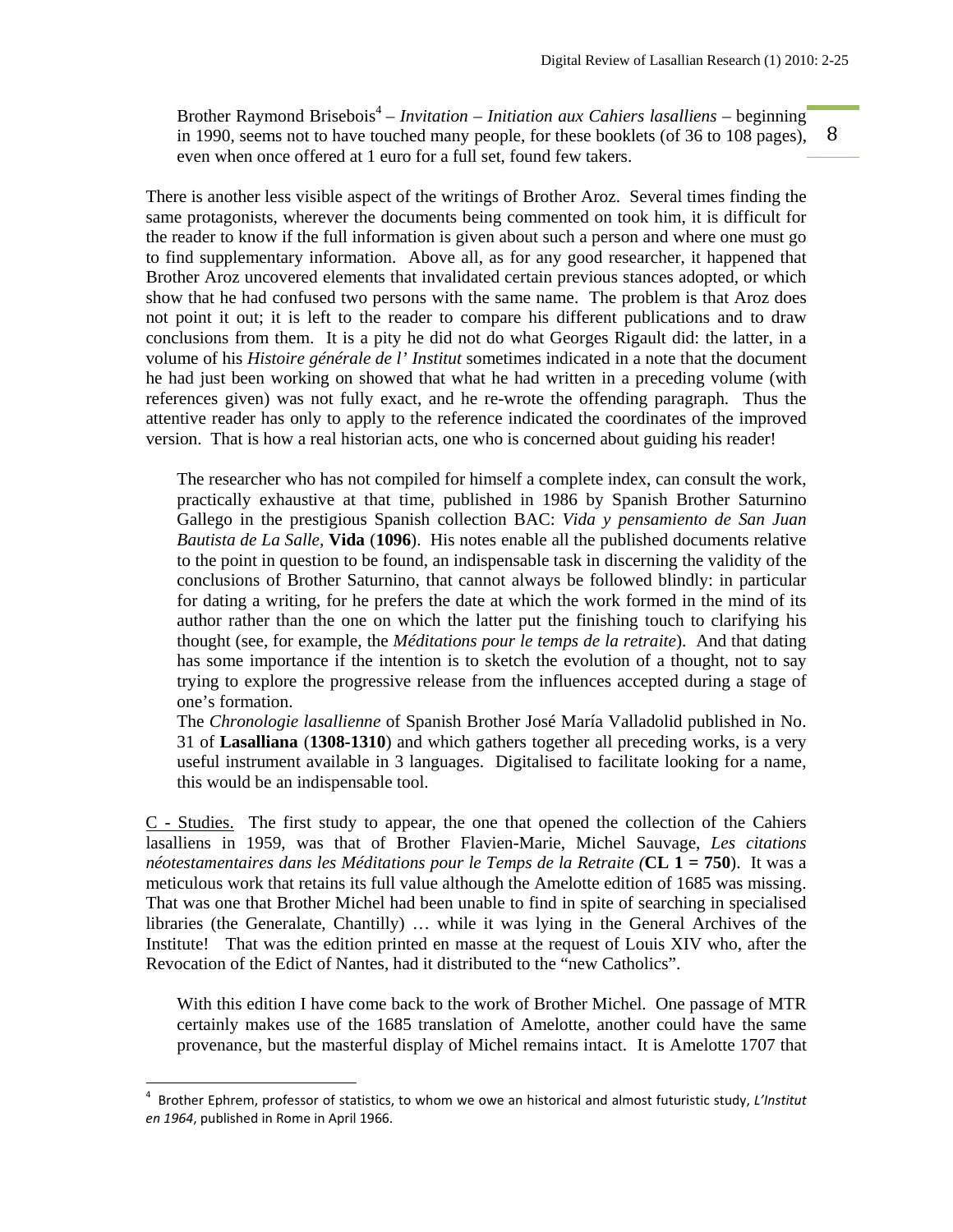was consistently used in the MTR, and so the definitive drafting of these Meditations could not have been before that date.

9

The Lasallian works of Brother Maurice-Auguste are not all found in the collection he designed. In 1962, he edited, under the title *Petite contribution à l'étude des origines lasalliennes* (**781**), an off-print of the well documented articles he had published in the Institute Bulletin. The thesis for his doctorate in canon law, by contrast, would take up three Cahiers lasalliens: in 1960, *Les vœux des Frères des Écoles chrétiennes avant la Bulle de Benoît XIII* (**CL 2** and **3 = 760**) and, in 1962 *L'Institut des Frères… à la recherché de son statut canonique* (CL  $11 = 780$ ). These works are remarkable for the quality of their documentation and their remarkable and demonstrative rigour. They were the subjects of a Spanish translation finished in 2009. In 1964, with Brother José Arturo, Brother Maurice published yet another *Contribution à l'étude des sources du Recueil* (**CL 16 =814**).

In 1988, an analogous work on the sources of the *Méditations pour les Fêtes (***CL 47**) by Brother Jean-Guy Rodrigue<sup>5</sup>, also very convincing, is however marred by some printing mistakes in the Founder's text. Later on, Brother Jean Pungier on the *Civilité (***CL 58-60**) in 1996 – 1999, and in 2010, on the  $3^e$  partie des Devoirs d'un chrétien DC (CL 65), as well as Brother Léon Lauraire on *Conduite des Écoles* (**CL 63**) pursued texts the Founder used or from which he distanced himself – the comparative method already used by Brother Yves Poutet in his thesis (**887**) – to better appreciate the originality of his thought and approach. Further on, we shall see some analogous works which have not been published in the *Cahiers lasalliens* viz. those of Spanish Brother Fernandez Magaz on the *Devoirs d'un chrétien envers Dieu* (**863**) or of Brother Jean Pungier on *le catéchisme* by question and answer (DB) of John Baptist de La Salle (**1084**).

The work of Brother Miguel Campos (**CL 45** and **46**) is unique in its kind in the *Cahiers lasalliens* tackling *l'itinéraire évangélique* of the Founder of the Brothers through his "autobiographical" texts and his *use of Scripture in the Meditations for the time of retreat*. The reading thereof is sometimes taxing because, seeking a way between a theology that could be dubbed "eternal" and an excessively "historicist" approach, the author has to say twice what he is rejecting for conflicting reasons, before going ahead with his "incarnational" reading (the expressions are mine). It is a hermeneutic solidly based on knowledge of the foundational events. But the first biographers cannot be used without first pinpointing the interpretations they sometimes superimpose on the Founder's actions; as Lasallian studies has not yet done this critical work, Miguel Campos retained only those texts that can be considered "autobiographical", to understand the events which elucidate their impact (and vice versa).

<sup>5</sup> Mention must be made here of an unpublished work, one that is unpublished in the form in which it was written, by Brother Joseph Le Bars on *la longueur des Méditations et le Nouveau Testament utilisé*. Brother Rodrigue had pointed out that the MF showed two distinct periods as regards the French New Testament generally used – September-January: the Mons of 1668 and, in February-August: the Amelotte of 1688 - . Brother Le Bars made the same remark (besides finding more of Huré than of Mons, both with Jansenist tendencies) about the New Testament used, but also about the length of the MD and MF of which the average varies from the straightforward to the complicated corresponding to the same periods. So it is natural to consider that the final writing of these Méditations was done at two distinct times; it is even possible to put forward the hypothesis that J‐B de La Salle normally used Amelotte when he was home, and that Huré (or Mons) was probably used during his long stay at the Seminary of Saint Nicolas du Chardonnet, when Brother Barthélemy had sent him to Paris in connection with the will of Rogier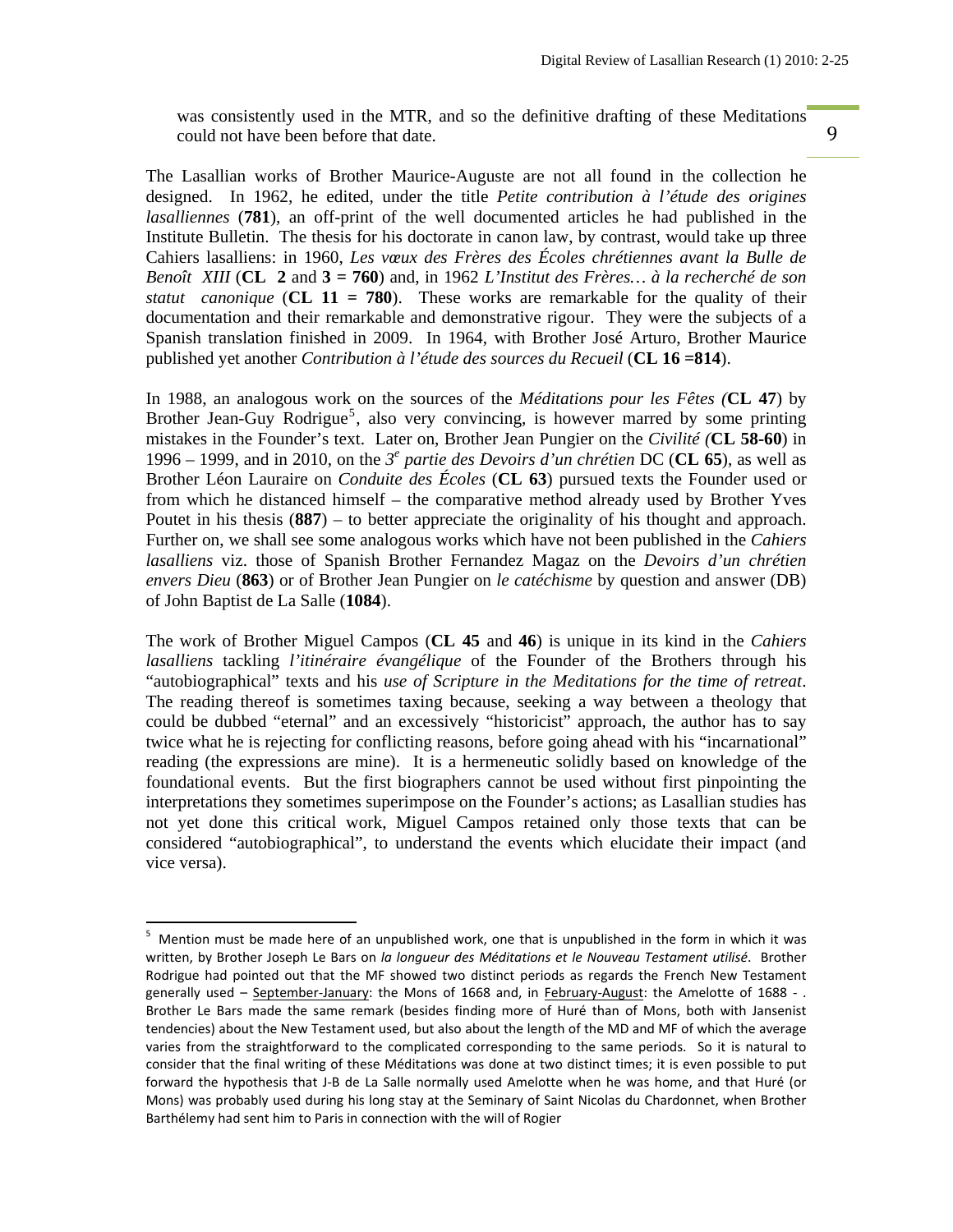spirituality", not so much the priestly spirituality that the Founder developed for himself  $10$ In my opinion, that is a critical point for whoever wants to give an account of "Lasallian" in the course of his training, but the one he formulated for and with the first Brothers. The two "definitive" outcomes the Cahiers lasalliens wish to achieve – a critical Life and the corpus of the works of M. de La Salle – necessarily go *together* to avoid unilateral readings of his career. Many traits of his mentality bring him close to the "age of saints" (the first half of the XVIIth century) without it being possible to look upon him as a man oriented towards the past; and his educational activities with the youth of the lower classes in no way justifies comparing him to the revolutionaries of the following century.

**4.3** Here, let us draw attention to some **work tools for the study of the Lasallian vocabulary.** Some "Jesus Magister" students had carried out, for the review *Lasallianum*, a listing of the *Vocabulaire des Méditations pour le Temps de la Retraite* (**831**). With the collaboration of Brothers in the Second Novitiate, Brother Maurice- Auguste had drawn up in a systematic manner the huge card index of the *Vocabulaire lasallien<sup>6</sup> ,* made up of half-pages of the Cahiers lasalliens reproducing the works of the Founder, and impossible to edit as they were; by retaining only the part of the sentence in which the word was used, 6 enormous volumes (**1148**) were tapped out on a typewriter and reproduced in Paris by photocopying in 1988. It was the first time that such a work was available for all the "writings"; by the use of headings all forms of the same verb could be found and the homonyms be distinguished – that has not ensured the electronic edition of the *Œuvres complètes* which will be spoken about further on, offering, on the other hand, all the words, numbers and biblical references in discrete units (a standardised division of the text intended to fit on to a computer screen). Brother Raymond Brisebois finished that Lasallian Vocabulary with *Étude des mots du vocabulaire lasallien* (**1153**) drawing attention to the meanings of words and rules of grammar that have varied since the XVIIIth century. The same thing is found for the *Méditations pour les Fêtes des Saints*, a glossary and rules of syntax, at the end of **CL 47**  (**1144**) by Brother Jean-Guy Rodrigue, of which we have just spoken.

**4.4 On the periphery of the** *Cahiers lasalliens.* The thesis of Michel Sauvage (Brother Flavien Marie), defended in Lille – *La participation des Laïcs au ministère de la Parole ou la place du Frère-Enseignant dans l'Église* – would be published in 1962 by LIGEL under the title *Catéchèse et Laïcat* (**784**). This thesis made its mark in the theology of the laity and gave Lasallian Studies a solid historical and theological approach to the work (and works) of the Founder, before the Cahiers lasalliens could have provided the reference points. Firm and courteous exchanges between Michel and Maurice showed that, if that thesis were included in the Cahiers lasalliens project, it would have gone beyond its scope. Being published by LIGEL undoubtedly provided a wider circulation than that of the Brothers alone.

From 1963, the book was translated in its entirety into Spanish (**803**), but in 1991 the English translation (**1235**) selected only the specifically Lasallian part, omitting the whole of the Italian and French catechetical movement which was in line with the

 6 At the time of the General Chapter of 1976, a long debate pitted those who gave major importance to the consecration of the Brother against those who affirmed the priority of their mission. Making use of a free day, Bother Michel Sauvage consulted all the cards with the words "consecration" and "consecrated" and found that in every case the term was followed by the word "for". Thus was it shown that, for John Baptist de La Salle, the priority was for neither consecration nor mission but for their integration. Thanks to the unacknowledged labour of the *Vocabulaire lasallien* such an answer could be given, and received without contention.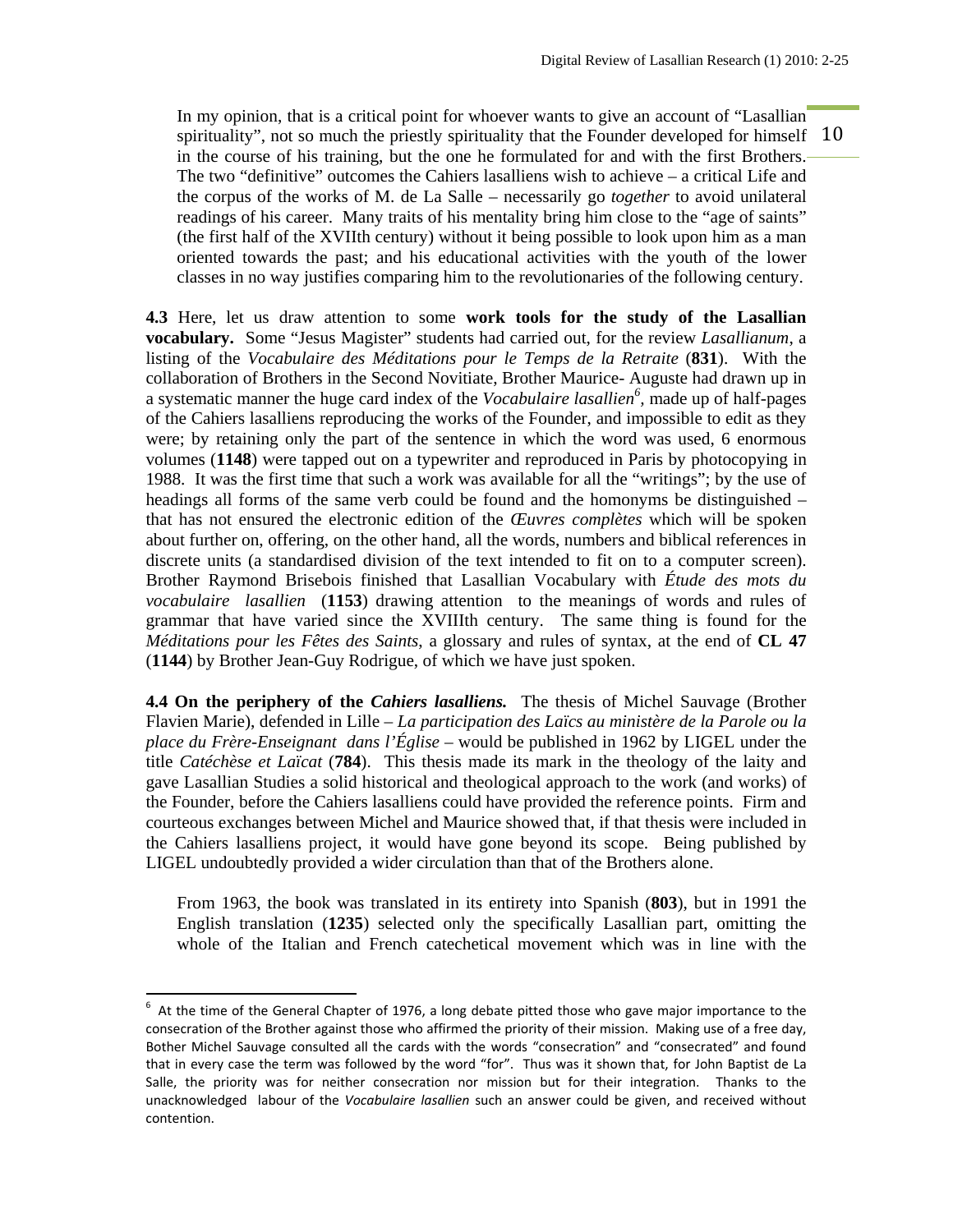11

Founder's initiative, as well as the various trials of new forms of consecrated life in Europe in the XVIth and XVIIth centuries.

Other publications deserve a mention, even though they do not figure in the *Bibliographia internationalis Lasalliana.* The fact that it may have been a joint, semi-official work does not lessen the soundness of the studies summarised.

- Circular **371,** of 6 February 1962, on *Notre vocation de catéchistes,* requested by Brother Superior Nicet-Joseph of the team of the review *Catéchistes*, and in particular its director, Brother Vincent Ayel , would be extolled by the Spaniard, Brother José María Pérez Navarro in *La catequesis lasaliana en los últimos años,* Saint Pius X, Madrid, 2003, (p. 174-178). Below, we shall mention the interest and the limits of these re-readings of the history of the Institute through a key dimension of its educational and spiritual practice.

- Circular **406**, of 25 December 1977, *Notre Vie Consacrée,* offers, in chapter 4, *Quelques jalons pour une histoire des vœux dans l'Institut des Frères des Écoles chrétiennes*. It can be recognised as the work of Brothers Michel Sauvage and Maurice- Auguste. Its official character means that it can be read in the principal languages of the Institute,

- **Communication aux Frères** is a minor work, which appeared in September 1969 and remained little known even in France. In it, four francophone Brother Assistants – Michel Sauvage, Patrice Marey, Maurice-Auguste Hermans and Arthur Bonenfant –defended Brother Superior Charles Henry Buttimer against some criticisms which his conferences to CIL had received from the traditionalist French group; the study of *L'arrière-fond conciliare et capitulaire* is seemingly the development of a response that Brother Michel Sauvage had begun, at the time of a session, to the question of a Brother: "We were told in the novitiate, that we must leave the world; today we are told we must engage with the world. What concept do the Church and the Institute have of this world, so that we are now required to mix with?"

### **5. The Impact of Brother Michel Sauvage, Director of Lasallian Studies from 1987 to 1991**

**5.1 The Internalional Council for Lasallian Studies** (CIEL). The rather sudden death, on 12 July 1987, of Brother Maurice-Auguste caused Brother Michel Sauvage to take on the direction of Lasallian Studies. After wide consultation with the various sectors of the Institute, in 1988, Brother Michel launched research and publications in new directions. From the moment he took over the post Brother Michel had expressed the desire to be surrounded by advisers from the various Regions of the Institute. These especially competent Brothers would meet once a year in Rome. The CIEL studied the directions to be given to the 1988 survey. Thus long-term works were launched and their culmination stretched far beyond the time when Brother Michel was directing the Lasallian Studies. In particular, the CIEL unanimously wanted the computerisation of the Founder's writings. To follow the stages of this long process of computerisation (see 5.5), I am lead to by-pass, to a large extent, the four years Brother Michel Sauvage directed Lasallian Studies.

**5.2** In 1970, Brother Yves Poutet had published at the author's expense his doctoral thesis (**887**) *Le XVII<sup>e</sup> siècle et les origines lasalliennes. Recherches sur la genèse de l'œuvre scolaire et religieuse de J-B de La Salle (1651-1719).* In 1987, he published in Paris at Seuil's, *Jean-Baptiste de La Salle, un saint du XVII<sup>e</sup> siècle* (1117=1254), but for most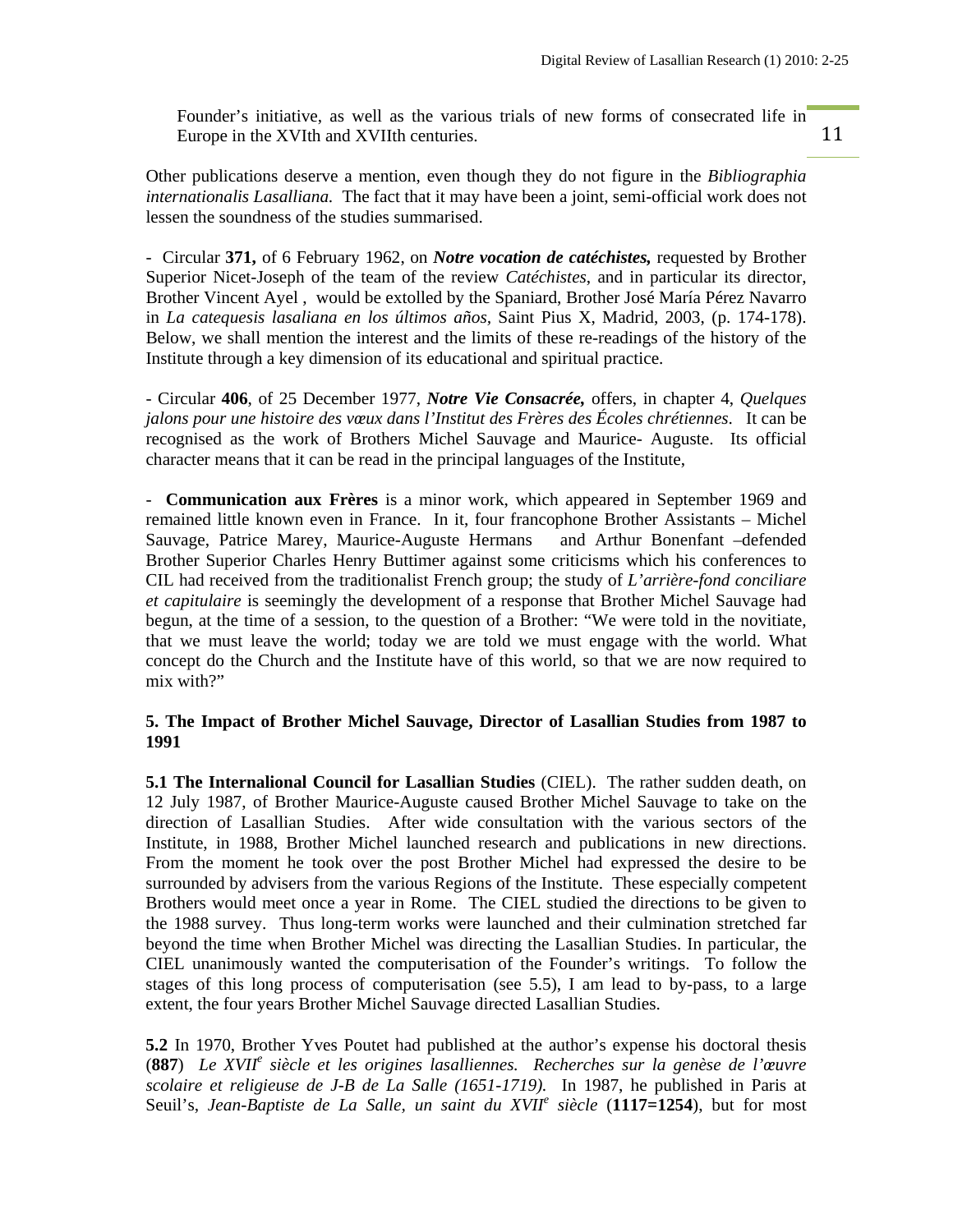untraceable and deserved to be published in Cahiers lasalliens. In 1988, CL 48 gathered 12 researchers, a number of his articles, appearing previously in specialised reviews were together various articles under the title *Jean-Baptiste de La Salle aux prises avec son temps*   $7(1139)$ . Among them is the masterly display that led to the identification of the author of the École Paroissale. Other articles would be republished later (see 7.2)

**5.3 The period of the"Secularisation" 1904-1914 (EL 1=1232).** Brother Michel Sauvage had found in the Generalate Archives the manuscript of the unpublished volume of Georges Rigault on the *Sécularisation* and it bore the instruction *"Not to be read without the permission of Brother Superior"*. In fact the author had confined himself to that period – "secularisation" for the period 1904-1914 – and made judgements on what the various Superiors would have had to do. In retrospect and with the supplementary benefit of a volume of notes and witnesses (**El 2=1233**), Brother Michel, in 1991, gained permission to launch a second series, **Études lasalliennes**, to publish historical or thematic studies on the times that followed the Lasallian century. There would follow the study (**EL 3 = 1259**) of Brother Raymond Robert Tronchot on *La Liquidation* of the goods of the Brothers' Congregation (1992, 272 p.) revealing the unbridled plundering of those goods by the liquidators, the main one of whom, Duez, would be condemned to hard labour. It is a precious source of knowledge of what became of the houses of the Institute in each of the French *départements*. This series will facilitate the publication of many other historical studies, including a compendium of those of Brother Michel Sauvage. All this will be spoken about again below.

**5.4 The launching of "Thèmes lasalliens".** The CIEL also gave its consent to launching another series, intended to facilitate entrance into the thinking of John Baptist de La Salle, bearing in mind the cultural distance that separates us from his epoch. The objective is to clarify 100 of the Founder's words: what each meant in his time, and in his thinking, and what it could mean today. About twenty volunteer collaborators were called upon for each volume. The first two (**1283** and **1284**), which appeared in 1993 and were released in 3 languages, concerned 33 words each. This was a Lasallian undertaking at popularisation, at a high level, with original studies. The European A4 format was retained to allow photocopying with a view to using these short studies in a collective work.

Originally a kind of dictionary was envisaged, thus without reproducing the texts of the Founder but giving only the reference (something the American Brothers scrupulously respected); but some high quality and decidedly fuller studies, with numerous citations, were also kept; this meant that there was little uniformity in the whole – another difficulty was that the references were to the Cahiers lasalliens in the first volumes, after that it would adopt those of the *Œuvres complètes.* A third volume would appear in 1996 (1341) but a  $4<sup>th</sup>$  volume is a long time coming, because new words have been added to the 100 kept at the start and collaborators are still being sought to write up certain themes. So, to sum it up, it is a composite work, but one that is very useful. Studies of the same kind, but only in French, can be found on the website of the French-speaking Brothers in Canada, following the text of the *Œuvres complètes* (which copies the printed book, without either the corrections or the annotations written subsequently.

<sup>7</sup> Not to be confused with a very pedagogical booklet, written with Brother Léon Lauraire and translated into 4 languages between 1980 and 1995, *Un éducateur et un saint aux prises avec la société de son temps, Jean‐ Baptiste de La Salle* (**101**8).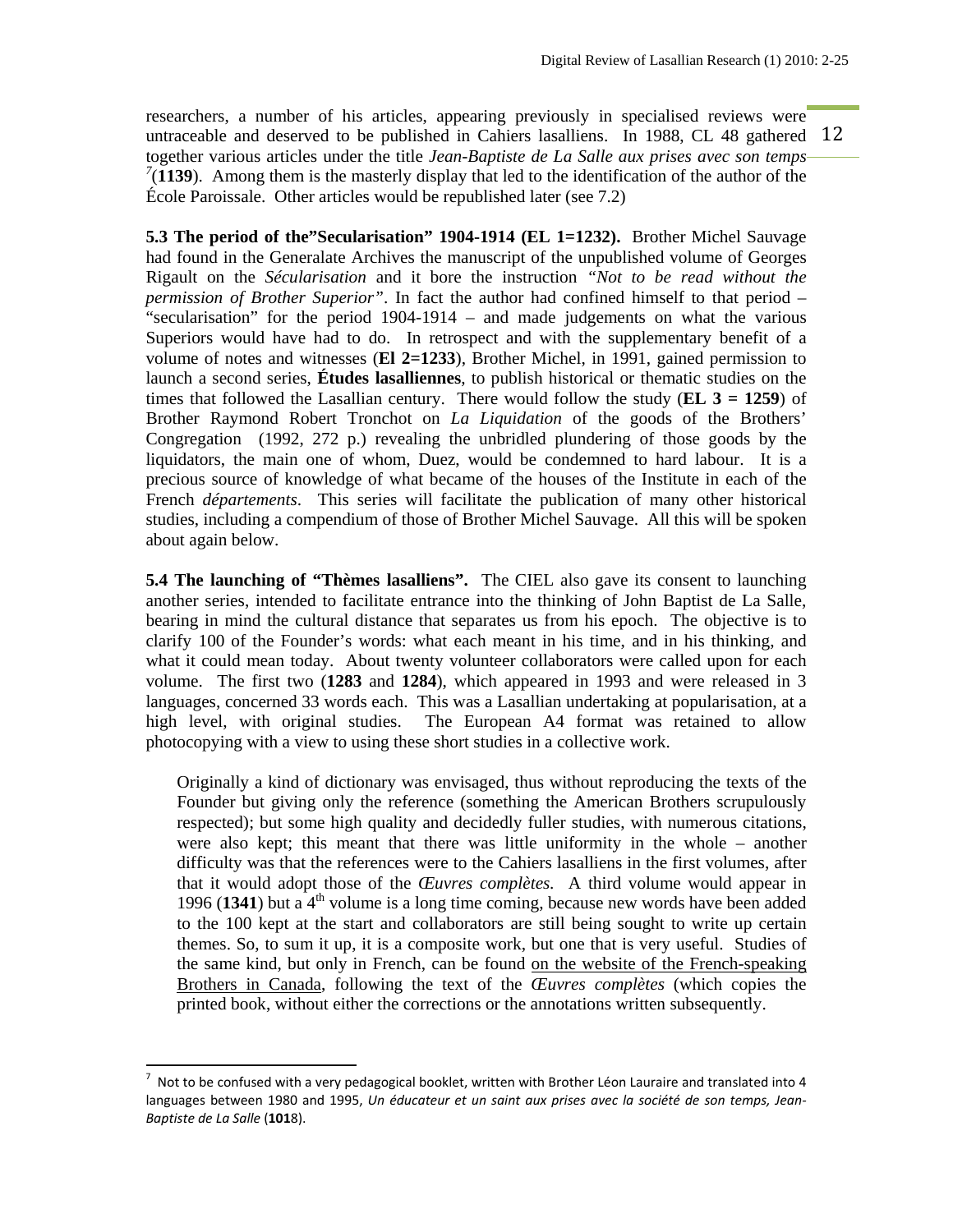the *computer and Bible* service of the Belgian abbey of Maredsous (MBIBEL programme, 13 **5.5 Computerisation of the writings of John Baptist de La Salle.** In an agreement with Micro Bible Études Lasalliennes), Brother Michel Sauvage, with the unanimous support of CIEL, set in train the computerisation of the writings of the Founder of the Brothers, in spite of the refusal of the General Council of the Institute to subsidise the operation. This led to having recourse to the French and francophone Districts (Canada, Belgium South and, let it be emphasised, Belgium North) to finance (in the beginning, at a loss) the keyboarding of the works of the Founder in their entirety, then the joint publication of the electronic edition (in the original language, XVIIth century French) and the printed one of his *Œuvres complètes*  (**1334**). The joint publication was to be paid off at 80% of the sales.

His assistant, the Canadian Brother Jean-Guy Rodrigue, carefully followed the work. Unfortunately, Brother Michel , before long, had to leave Rome (and the Études lasalliennes) for health reasons. Brother Léon Lauraire succeeded him. Brother Rodrigue was also affected by illness, which would only be detected later on, and the quality of his work suffered because of it.

The proofreading of the work of Maredsous, on a computer listing, left about a hundred important mistakes which could be misleading (they would be corrected in the electronic version, and only pointed out in an insert in the printed edition); there were also a good thousand mistakes that the reader could correct himself, without counting the punctuation which would have to be modernised. Above all, it was a working text, unadorned, with neither introduction nor notes. And yet, some notes were indispensable at least for the text of the *Conduite*, which reproduced a manuscript that was often faulty. The Cahiers lasalliens edition of the Conduite (**CL 24 = 823**) placed in a parallel column the text of the *princeps edition* of 1720, which enabled adjustments to be made. Failure to take this text into account left some phrases incomprehensible, "*Insults offered to M. de La Salle"* was Canadian Brother Gilles Beaudet's headline in the periodical **Reflets lasalliens** of the French-speaking Canadian Districts**.** 

That is why Brother Alain Houry, successor, in 1993, to Brother Léon Lauraire in the management of the Études lasalliennes, soon felt that he had to draw up a new electronic edition, corrected, annotated, provided with Lasallian parallels and a supplement of biblical references; above all, there was to be a general introduction and introductions to each of the writings, giving also some texts not kept in the edition of the **Œuvres complètes** and which could be used as supplementary documents. In 2005, this led to a presentation, which was inspired by that of Catholic Bibles, with this minor difference, that, in each introduction, it was not possible to offer a theological synthesis of the thinking of the author.

It is to be hoped that this theological synthesis will some day be the fruit of the patient work, begun especially by Brother Jean Pungier for the "Catéchismes de M. de La Salle" (**1084**), in 1985, and his *Civilité* (**CL 58-60=1338, 1360** and **1395**) in 1996-1999 (see also the work being done today on the *Conduite*), which enables the personal thought of the Founder of the Brothers to be separated out by relying on the way in which he borrowed a good part of his writings from one or other of his predecessors, or modified the expression when he did not follow the whole thought.

**5.6 The publication of the** *Œuvres complètes* **and the question of languages.** Let us put some markers on the publications: the simultaneous publication of computer discs and of the printed book of the *Œuvres complètes* in French dates from 1993; beginning in 2000, it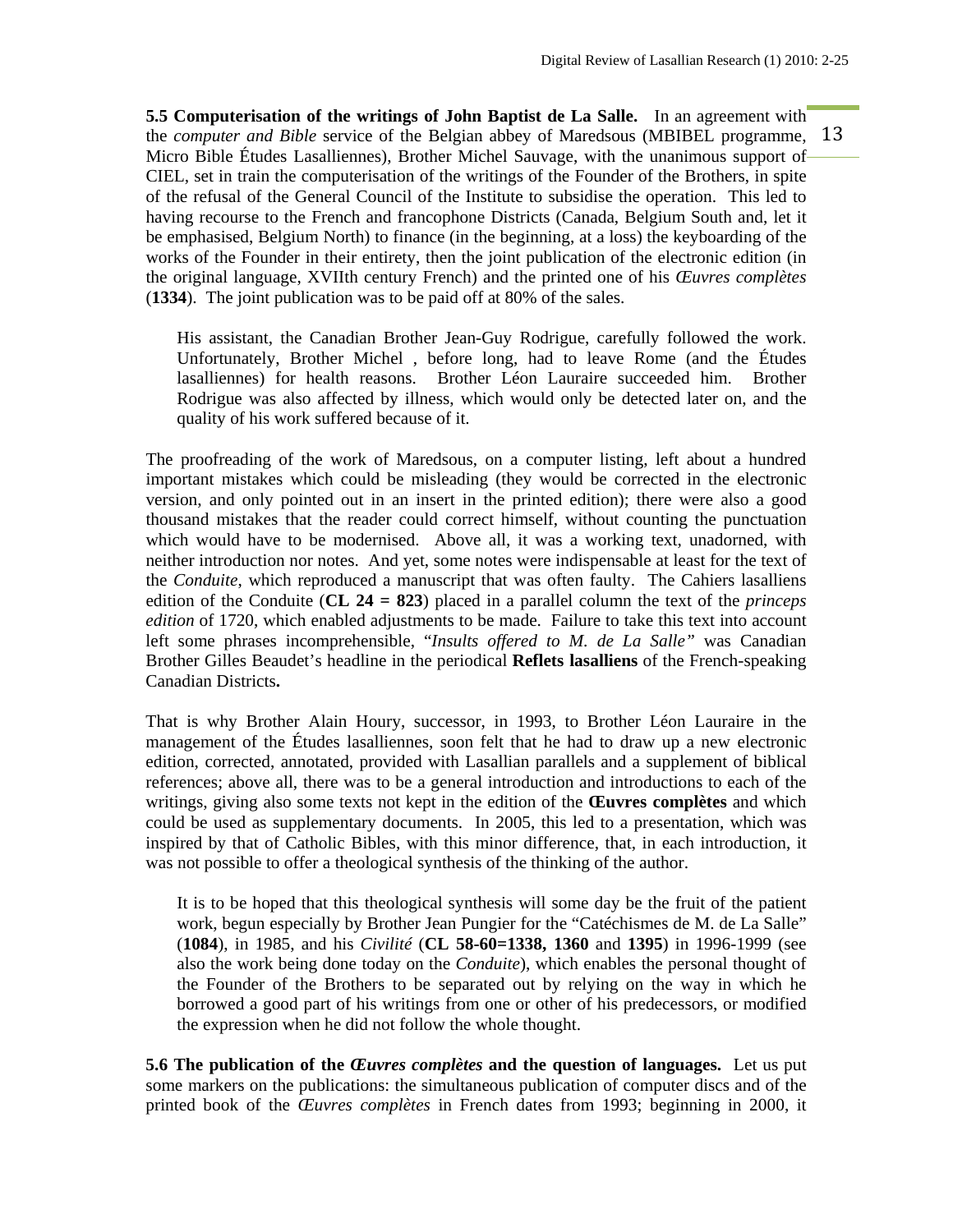system of Maredsous prevents their installation when the frequency of the computer used is 14 became progressively impossible to use discs in new computers, because the anti-copying higher than that of the computer from which it originated. The annotated publication in Word has been ready since 2005, and accessible on the Web since 2007, but a suitable search engine has not yet been secured.

-The Spanish translation of Spanish Brother José Maria Valladolid took account of all those corrections (as well as of the reference system of the French edition of the *Œuvres complètes*); Columbian Brothers Edwin Arteaga and Bernardo Montes have reworked this translation and adapted it for South American readers (the *Méditations* appeared in 2010).

-The Portuguese translation that Brazilian Brother Edgard Hengemüle completed also made use of that annotated edition.

-Let us point out that Italian Brother Serafino Bargaglia made great use of the Études lasalliennes without always steering clear of Italianisms that sometimes intensify and inflect the meaning of one expression or another; he also expanded the notes according to the Italian academic habit which looks for the first appearance of a theme in the history of the thought rather than the texts of the period that could have made M. de La Salle aware of it.

-Different translators carried out the original English translation over a rather long period of time. The American Brother Paul Grass has begun to revise it. There are still differences regarding the choice of the texts, more particularly that of the printed edition of 1720 of the *Conduite des Écoles chrétiennes* rather than of the manuscript said to be of 1706.

Let us point out that the numbering of the *Lettres*, different in English and Italian, is not the one established by Brother Jean-Guy Rodrigue and the CIB of Maredsous for the edition of the *Œuvres complètes*; besides, the translations into those two languages have not retained that referencing system. So, the translation of studies citing some of the writings of the Founder become more difficult because of that, certain translators preferring to translate the citations without referring to the text used in the other language, and the reader being unable to refer to it without acrobatics.

**The question of the translations is important.** You do not have to be utterly francophone to study texts of the Founder, but you have to be able to go back to the original text to be sure that you understand exactly the terms he employs: a translation is never a carbon copy of the original. This remark applies also to present day francophone's who risk being mistaken about an expression like "sans doute" (without doubt) which nowadays means "probablement" (probably) but which in the Founder's time meant "sans aucun doute", "certainement" (without any doubt whatsoever, certainly).

**5.7** It is convenient to examine separately the literary genre of two essays that Brother Michel Sauvage and the Cuban-American Brother Miguel Campos co-authored, and which have been translated into the principal languages of the Institute. It was not a matter of doing an authoritative commentary on the writings of the Founder but of opening up theological and spiritual perspectives starting from his life journey and his thinking, like milestones in view of the synthesis of his spirituality.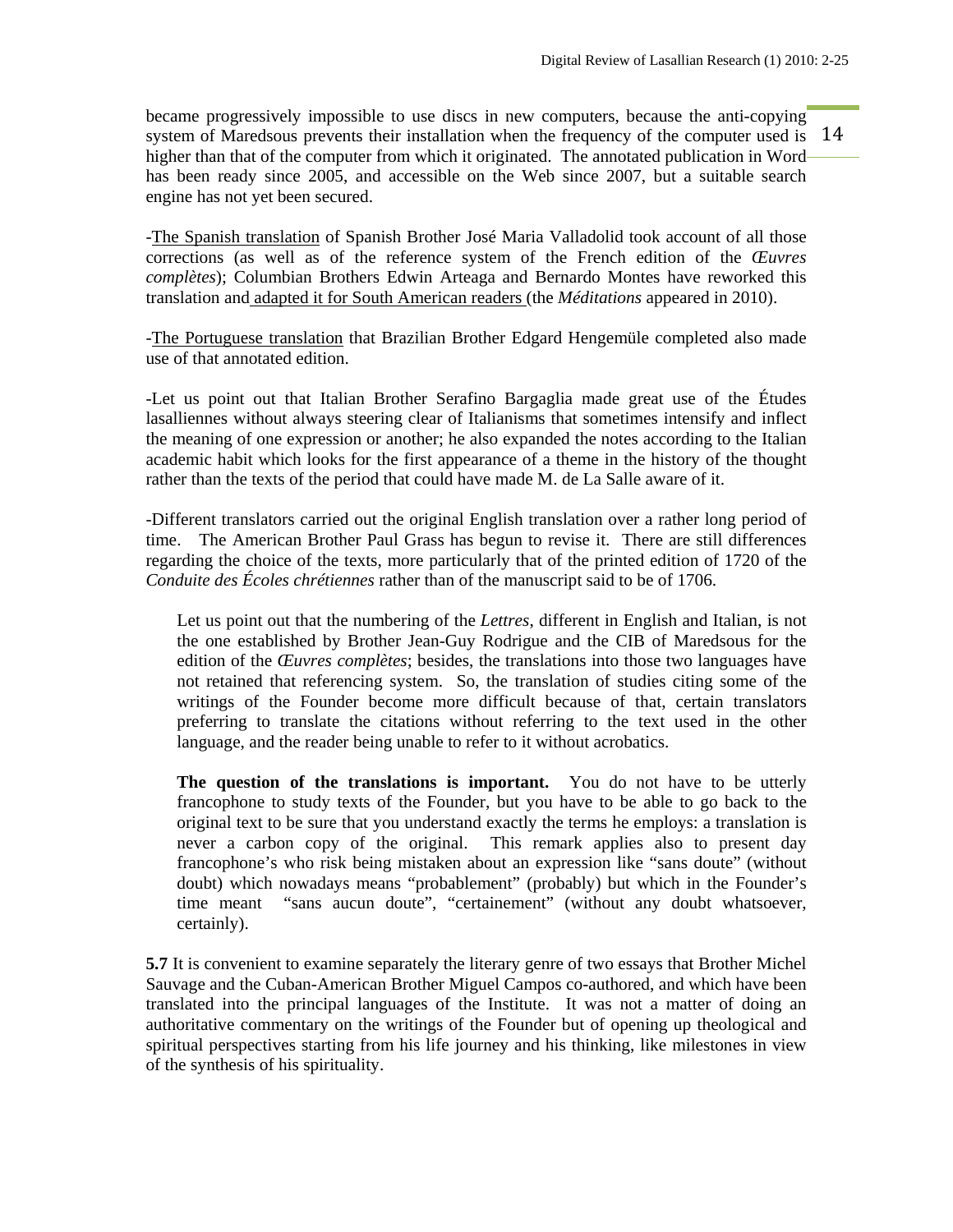was written by Brothers Michel Sauvage and Miguel Campos. The origin of this book was 15 In 1997, **Annoncer l'Evangile aux pauvres** *– expérience et enseignements spirituels* (**933**) the very long article that Brother Michel had prepared for the Dictionnaire de Spiritualité. Developed in collaboration with Brother Miguel, that work gave rise to a book edited by Beauchesne. The Trinitarian approach of the whole gave undreamed of breadth to the Lasallian thought. Some have wondered whether the Trinitarian theme came from M. de La Salle or rather from the Thomistic training of Brother Michel. A computer search on the Lasallian Corpus showed on the evidence that the Trinitarian approach to the History of Salvation was that of the Founder; it was possible to turn up more than 100 Trinitarian passages in his writings

In 1989, the **CL 50**, commentary on the **Explication de la Méthode d'Oraison**, written by Brothers Miguel Campos and Michel Sauvage, was not a critical edition of that document of the Founder but appeared modestly as a *working instrument* (**1155**). Starting with a minute division of the text into meaningful small units, it is an attempt at updating a text which however inspiring it may be in its beginnings, is continually asking questions about the shrinking of perspectives on the maxim *What does it profit a man to gain the whole world if he happens to lose his soul?* By bringing to light the biblical citations underlying the text in question, the authors make it acceptable. Nevertheless, the question remains on the table: Is the last part of the *Explication* from the pen of M. de La Salle or, starting from the outlined plan, is it the work of an unfamiliar hand, maybe that of Brother Irénée.

# **6. Brother Léon Lauraire, Director of Études lasalliennes from 1991 to 1993**

Called to the management of the Études lasalliennes, Brother Léon Lauraire continued the works launched by his predecessor. Thus it was, that with a reading committee, he brought to a successful conclusion the publication in three languages of the first two volumes of the **Thèmes lasalliens** (**1282-1284**); he contacted the Brothers who were doing the Session Internationale d'Études Lasalliennes (SIEL) to find new writers in view of the  $3<sup>rd</sup>$  volume.

A demand was being felt for a History of the Institute that was more frank about developments in societies than the *Précis* of 1935, and less extensive than Rigault's. Brother Henri Bédel, sought out in spite of his age for that rather long task, accepted it from the angle of training in the study of documents, hence the general title he gave to the volumes he wrote perseveringly for the series *Études lasalliennes*, **Initiation à l'Histoire de l'Institut.** His labours can be classified under the works of research because, by teaching how to read documents, he coaches the reader to ask questions about the conditions under which they were produced and thereby about their validity: learning to "doubt" as a method is a salutary exercise! In addition, each chapter is followed by an original study drawing on quality works, many of which had not yet been the subject of publication, on a particular historical point.

In 1991, Brother Bruno Alpago, from Argentina, was asked to find what assistance the Institute gave to the poor throughout its history. After several periods of intensive work in the Archives in Rome, taken, with the agreement of his Brother Visitor, during his holidays, in 1998, Brother Bruno finished the Spanish text of **The institute at the educational service of the poor** (*Études lasaliennes* **No. 7**) the edition of which in 3 languages, would be offered to the members of the 43rd General Chapter (**1402**) in May 2000. There was an unforeseen consequence: the Brother Visitors with the book in their own hands often forgot to order some for the Brothers of their Districts. It is one of the books of this series that is least well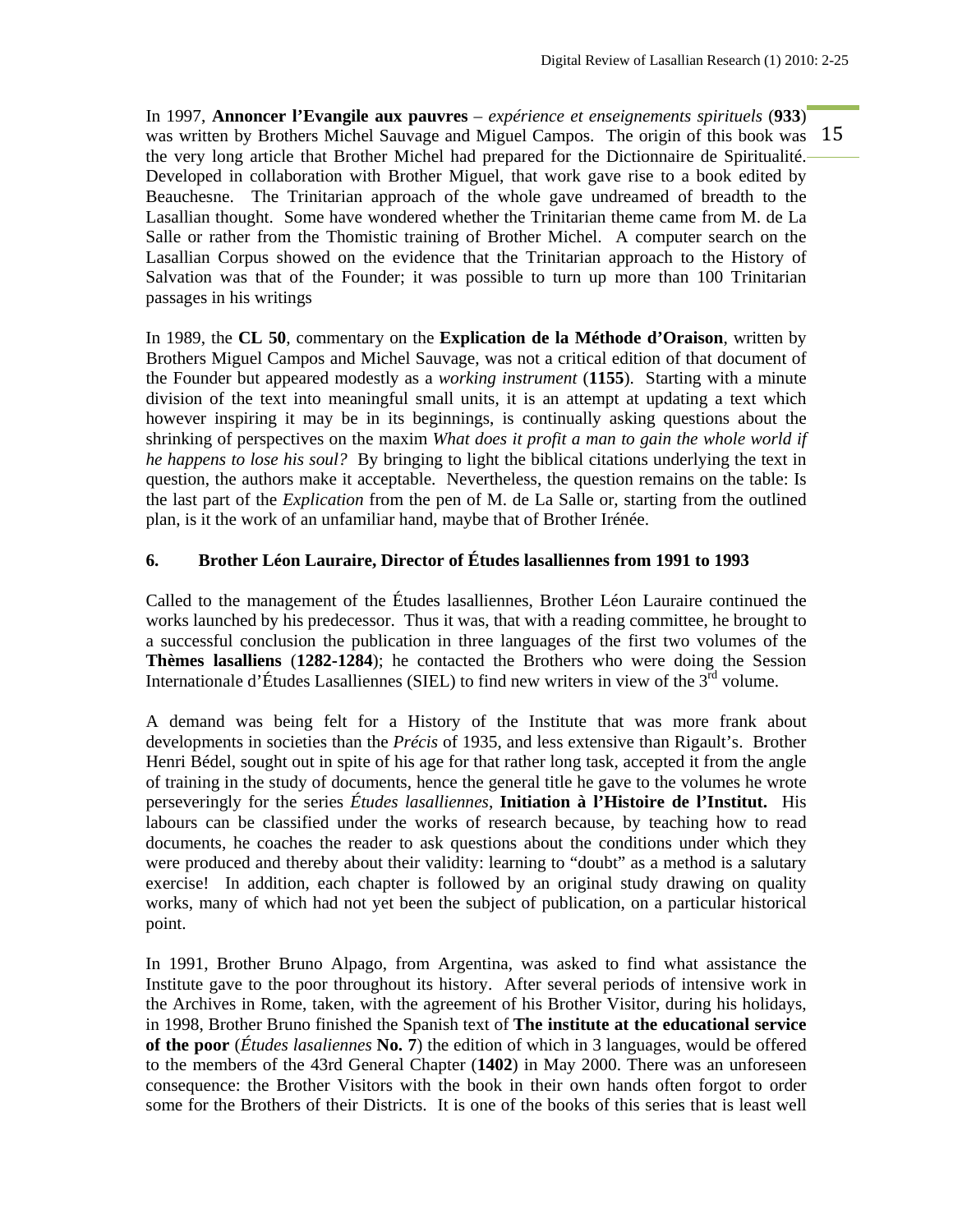of the Generalate, the components of which are found in the developments of society, the  $16$ known! It consists, in essence, in a thoroughgoing search of the documents in the Archives Church and the Institute; unfortunately, time was lacking for the author to draw up a synthesis across a clearly articulated issue. Let us hope that someone will take on this indispensable work to draw from it the expected profit.

In his turn, the Spanish Brother Pedro Maria Gil embarked on an essay on the Lasallian identity over the course of the ages, by means of an historical reading that owed much to a reading of the appearance of modernity. His original text was published in 1994 (*Études lasalliennes* **No.4**), **Tres siglos de identidad lasaliana: La relación misión-espiritualidad a lo largo de la historia de los Hermanos de las Escuelas Cristianas** (**1298**). Though Brother Pedro is an excellent lecturer, his writing style is difficult, and it is tricky to make translations. In trying to convey his thought, it is sometimes necessary to be content, especially in French, with expressions, which are not always felicitous (into English, in 1998: **1370**; into French, in 1999: **1388**).

# **7. Brother Alain Houry, Director of the Études lasalliennes from 1993 to 2004**

**7.1** Br. Léon Lauraire was replaced before being able to show his true worth as Director of the Études lasalliennes. On the other hand, his return to France would give him more time to bring to a successful conclusion the ambitious project of making an in-depth study of the **Conduite des Écoles chrétiennes,** first of all adopting a *contextual approach* (**CL 61**, in 2001), then adopting a *pedagogical* approach (**CL 62**, in 2006) and a *comparative* approach **(CL 63**, in the press) while waiting for a *diachronic* approach, a study of the editions from 1720 to 1903.

Following Brother Léon's suggestion, Brother Alain Houry gained permission to modify the Conseil internationel des Études lasalliennes: henceforth, the CIEL is to be composed of members mainly from the Generalate whose work is directly interested in what is produced by the Études lasalliennes. The Commission on Formation, the Secretary General and those assigned to publications want more applied research, without denying the need to pursue fundamental research on the origins and the writings of the Founder. **Circular 437** gave an account, on 8 December 1993, of the organisation set up after the General Chapter of 1993: *Vers l'Année 2000* explained in these words the **objectives** set for the Commission des Études lasalliennes:

- *"to launch and support fundamental research;*
- *promote reference tools for Lasallian formation;*
- *draw up an inventory of reliable tools for communication, including translations and publications."*

*"Means. Among the 27 different works in progress, special attention be given to bringing to a conclusion, between Christmas 1993 and Easter 1994, the work of putting on to computer discs the whole of the writings of John Baptist de La Salle [...]. The preparation of a short History of the Institute, as requested by the Secretariat for Formation, goes ahead as planned [...]. The commission notes with satisfaction the increase in references to the* Cahiers lasalliens *in scientific journals."* (p. 23-24)

After the Chapter of 2000, the composition of the Conseil des Études Lasalliennes again reflected the diversity of the Regions to be better able to take into account their achievements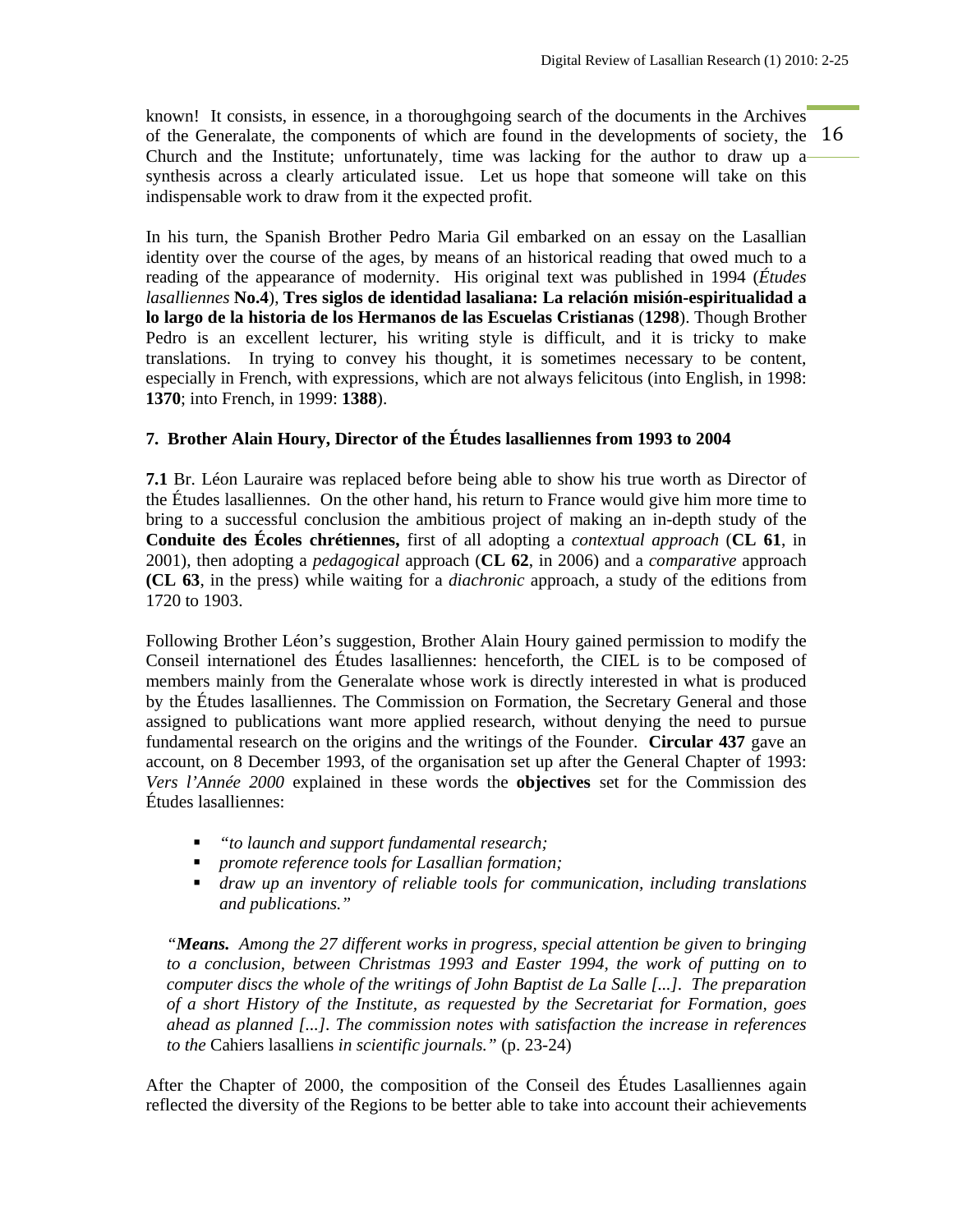Commission "Formation", as 7<sup>th</sup> objective: "*Encourage studies on Saint John Baptist de La* 17 and expectations. On 1st April 2001, the **Circular 448**, *Towards the year 2007*, gave the *Salle, the history of the Institute and the educational and spiritual practices of the Institute today".* The main objective of the Conseil International des Études Lasalliennes (CIEL) *"will be (a) to establish a programme of research (b) to proceed to the evaluation of the publications edited by the Districts [...] in order to study if it would be appropriate to give them wider circulation". "The Secretariat for Lasallian Studies will publish works on the Lasallian charism, for use in the initial and on-going formation of the Brothers and Partners"* (p. 20-21).

**7.2 The publication of works on the Founder and his period.** Mention was made above (see 5.4) of the parallel edition, both computer and hard copy, of the *Œuvres complètes* (in 1993), of the great interest and the limits of that edition the size of which is a little bigger than that of a Bible. Brother Alain, in view of the difficulties soon encountered with the Maredsous programme, took in hand the preparation of a new electronic edition; and this will take about ten years.

For want of any Acts of the Congress held in Parménie on the significance of this step in the life and work of John Baptist de La Salle, there came out, in 1994, *Parménie: la crise de Jean-Baptiste de La Salle et de son Institut (1712-1714) (CL 57 =1293*) written in French by the American Brother Leo Charles Burkhard, in collaboration with Brother Michel Sauvage. The few inaccuracies in the work of Brother Leo were happily corrected in the Spanish translation done by Brother Edwin Arteaga from Columbia; as for the commentary on the letter of  $1<sup>st</sup>$  April 1714, the work of Brother Michel, I consider it a model in its kind, at the same time rigorous in its analysis and profound in its understanding of the approach of the Founder<sup>8</sup>.

In 1994, the **CL 56** (**1302**) published Brother Yves Poutet's *Charles Démia (1637-1689). Journal 1685-1689, présenté, transcrit et annoté.* 439 pages. In 1995, there were the Don Bosco editions, in Paris, which inaugurated a new series with another book by Brother Poutet (**1326**), *Genèse et caractéristiques de la pédagogie lasallienne* (241 p.). The work was translated into English and published by the Brothers in Manilla in 1997 (**1358**). In 1999, the **CL 43** and **44** appeared. They were collections of articles by Brother Poutet on John Baptist de La Salle and his times (1394) following some features through to the  $XIX<sup>th</sup>$  century and even to 1966 (les Provinces dans l'Institut des FEC).

**7.3 The evolution of the** *Études lasalliennes* **and a new series,** *Essais lasalliens.* Brother Henri Bédel's volumes of *Initiation à l'Histoire de l'Institut* (see 6) did not follow a continuous numbering system, but fitted in with the chronological order of publications of the **Études lasalliennes.** In addition to the "re-readings" of the History of the Brothers, which will be treated later on  $(7.5)$ , there appeared in this series some articles by Brother Michel Sauvage (**EL 8** and **10**, in 2001 and 2002) that did not fit into the framework of the "Lasallian century"; others, gathered together under the title *Jean Baptiste de La Salle et la fondation de son Institut* gave rise to **CL 55** (in 2001)

 $8$  There is one regret that in no way invalidates the work. Brother Michel saw only that the text received by M. de La Salle told him "we beg you to return", without specifying that it was to "take over straight away control of the general government of our Society" – Compare CL 8, 118 and CL 8 ab, 19 (*Abrégé de la Vie du Frère Barthélemy).* That would explain better the reaction of the Grenoble friends of the Founder and the declaration of the latter on his arrival in Paris, "Here I am. What do you want of me?" (Blain CL 8, 120)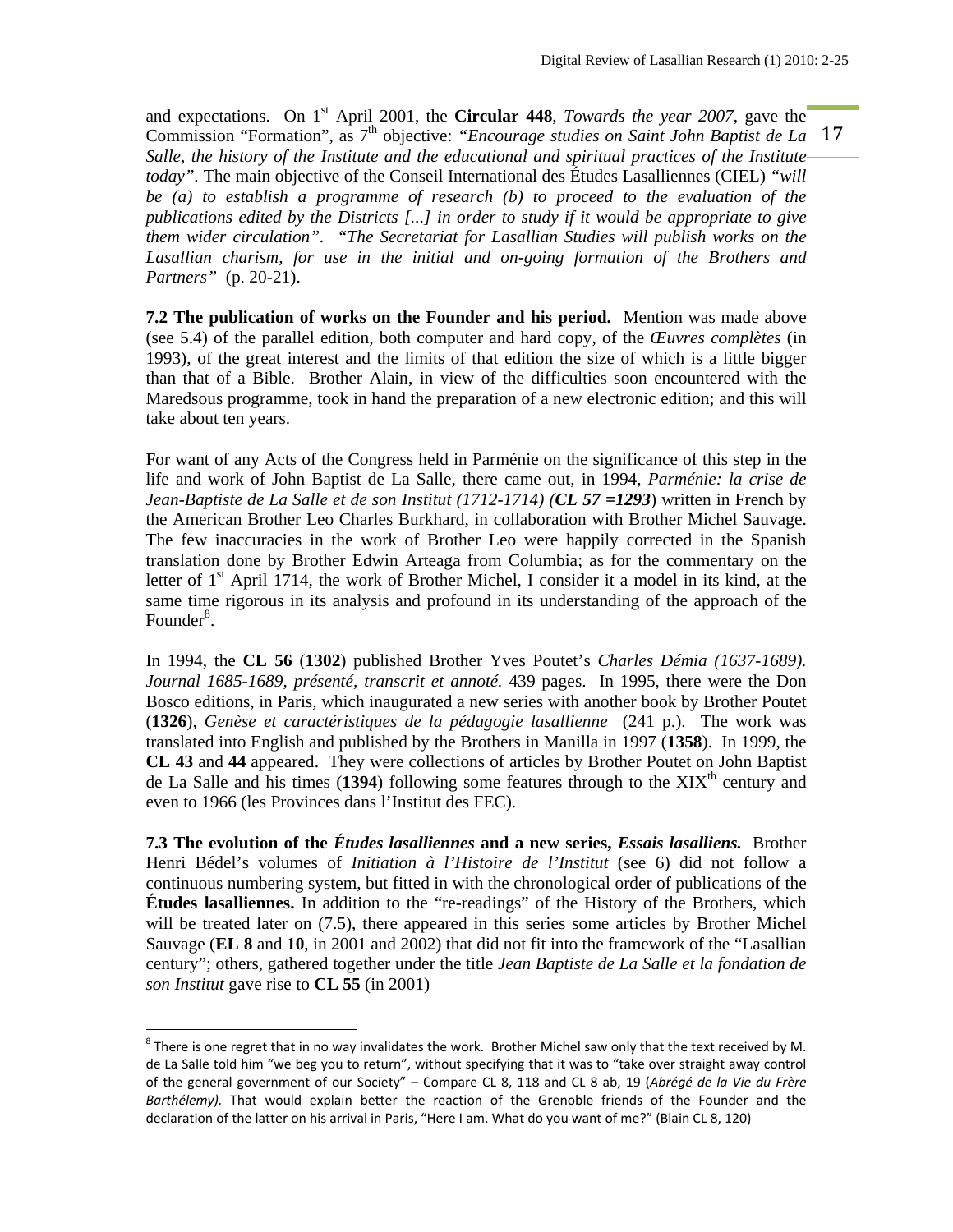to justify a number of the **Études lasalliennes.** With the agreement of the CIEL, the study of 18 Certain studies did not have the breadth (either in the subject matter or in their development) Brother Jean-Louis Schneider, *Un certain air d'élévation et de grandeur* (in 2004), would remain for a long time the only number of the **Essais lasalliens**.

**7.4** Numerous publications were produced **in the various Regions** to expound **le Projet éducatif lasallien**, as Lasallian networks are determined to cope with it, networks for which an increasing number of lay persons are responsible with the number of Brothers in rapid decline. This kind of applied research depends both on an analysis of present day situations and on a re-reading of the educational journey of the Brothers in view of updating the *Conduite des Écoles*. Certain people have even hoped to be able some day to *"re-write the*  Conduite *for our times"* but the wide diversity of situations undoubtedly renders illusory these days the production of a text valid for the whole Institute. This has led most Regions to open up to a wider public the fundamental source-texts of the pedagogy and spirituality of the Lasallian educator. In the U.S.A., the Brothers published, with a substantial introduction, a **collection of the texts of the Founder** in a prestigious collection. In France, Éveline Geoffroy has done a similar work with Brother Jean-Louis Schneider which retraces the human and spiritual journey of the Founder: *Les sources de la pédagogie chrétienne: Anthologie des textes de Jean-Baptiste de La Salle,* Paris, Salvator, 2007, 374 p.

**7.5 The re-reading of the History of the Institute from various points of view.** It is time to go beyond the period of the origins to see what fruits the original sowings have borne; that develops the fundamental dynamisms, which characterise the Lasallian works.

We have already met some re-readings of the history of the Institute, more or less restricted because dealing with only one or other aspect. Here I cite those which have a certain scope:

-technical teaching in the  $17<sup>th</sup>$  and  $18<sup>th</sup>$  centuries (Prévot 802) and the orthopedagogy elaborated in Saint-Yon (Würth **897**, translated into English **1149**);

-the connection between spirituality and mission (P. Gil **1298**) and the educational service of the poor (Alpago **1401**);

-the body and Saint John Baptist de La Salle, which the author Pascal Forest, completed with an analogous research for the century that followed him; it would be interesting to extend this anthropological dimension by the attitude of M. de La Salle to sexuality (in **Thèmes lasalliens** 3, the article *Chastity*, by Brother Jaume Pujol).

There are probably some theses covering analogous work that I have not read; without doubt, they have not gone beyond the sector in which they were written. There is still one more little known thesis, that of Spanish Brother Abelardo Arribas González, *El laico en la obra de S.J.B. de La Salle y la Misión compartida,* Rome, 1997, 146 p. (**1343**). Perhaps this is due to the fact that it was not edited in an Institute collection, since Brother Abelardo worked and published in Rome without any contact with the Études lasalliennes service.

**This genre of studies is of great interest** for it enables us to situate in history the thrust given by John Baptist de La Salle to one aspect of the life and ministry of the Brothers. In this way is revealed his quality, not only of initiator but also of Founder, endowing his disciples with a creativity to extend, often in unforseen ways, an intuition from the times of the origins. **The risk** is to seek, at all costs, continuities there where changes in the state of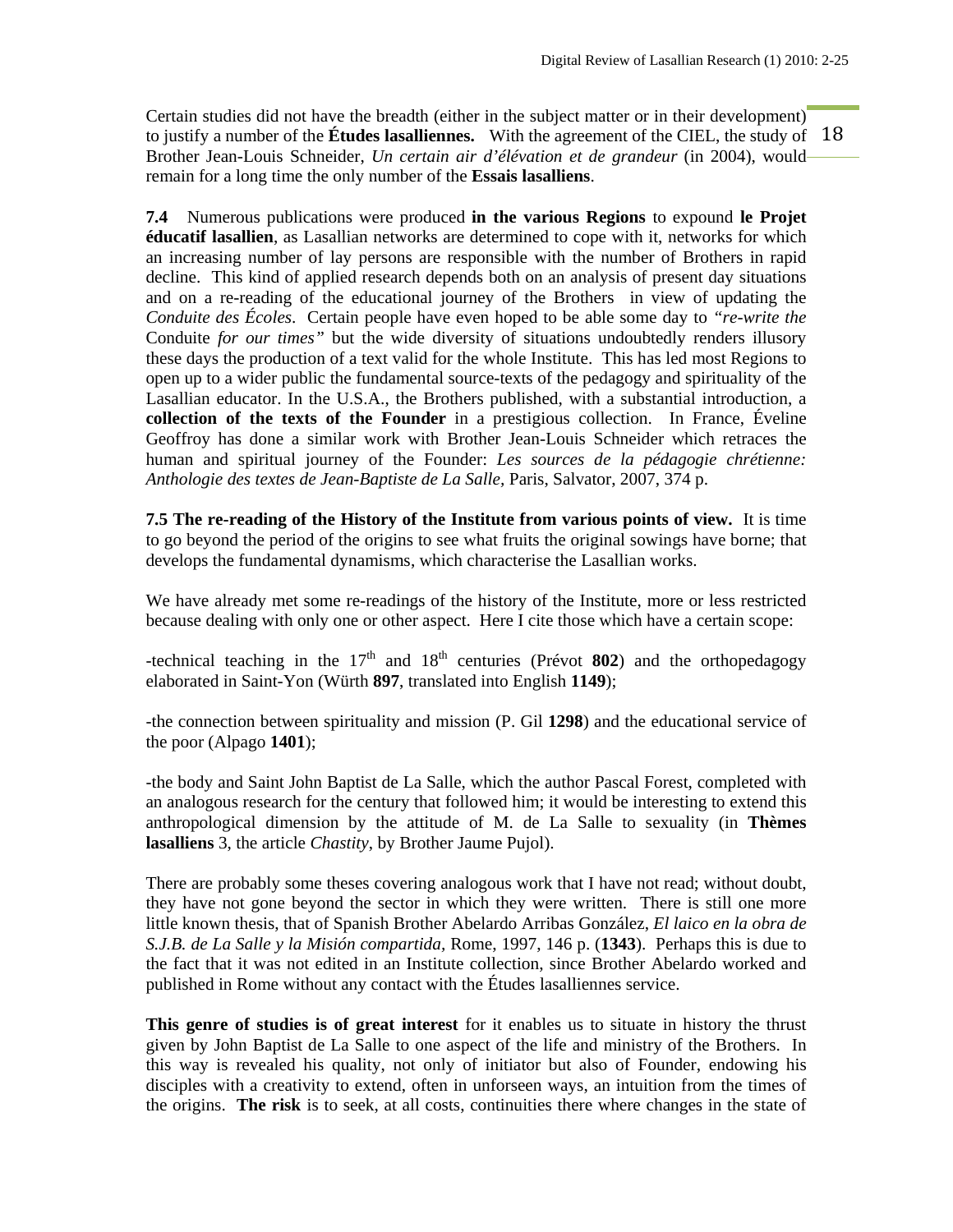harmonious life of the Brothers as a whole; finally, the interpretative model, necessarily 19 affairs predominate or rather, when dealing with an area of activity, to isolate it from the adopted in a given intellectual context, would one day be challenged when the historical reading of an epoch is altered. I am not saying that the various readings of that kind are invalidated by that fact, but it is conceivable that one day they would have to be looked at again with renewed efforts.

I take the example of a piece of research, which has not yet been the subject of university-type work: *the activity of the Brothers with young deaf-mutes.* In the West of France, the Saint Gabriel Brothers were called. What, then, were the Brothers of the Christian Schools in Chambery in particular doing for the authorities to request them, in 1884, to take charge of such a work? There was no precedent from the time of the beginnings. Teaching the rudiments to that doubly disadvantaged population (poor and struck with a sensory handicap) called for a long term boarding school, even for a lifetime, while extending the years of training for a professional apprenticeship, and, for certain ones, work on the spot, as in a "protected workshop", continuing into old age. Because of this, contact with the family is reduced to a minimum. Now, Lasallian education values cooperation with the family in the education of the young person. It was probably for that reason that M. de La Salle told the young Clément that his initial project – to bring up young people in a boarding school from the age of 7 to 20 – was not within the ambit of the Institute (CL 8, 73).

With "sign language" (inherited from abbé de l'Épée), then "the purely oral method" adopted progressively after the Congress of Milan (1880) the teaching of young deafmutes necessitated a specialisation which significantly reduced the mobility of the Brothers who devoted themselves to it. To put the evolving methodology at the service of those young people, training courses had to be followed, and congresses attended, often overseas. Finally, the lack of holidays without their boarders isolated them also from the Brothers of their District gathered for the annual retreat. How, with such infringements of the usual rules, could the Superiors have handled this sector of activity? What impact did that have on the commitment of the Brothers to at-risk groups in the same period, such as orphans, prisoners and, in a certain way, young apprentices? Later, did the commitment of Brothers to the blind or mutilated benefit from those pedagogical and educational advances?

Above all, what impact did it have on the methodology; social action and the spiritual life of the other Brothers engaged in primary, technical, secondary or university teaching? That presents a fairly heavy list of the responsibilities for systematic research, alone capable, in my eyes, of taking account of what it means for the Institute.

#### **8. Brother Jean-Louis Schneider, Director of Lasallian Studies 2004-2009**

With Brother Alain Houry's appointment to the Lasallian Archives, Brother Jean-Louis Schneider took over the management of Lasallian studies. Brother Jean-Louis Schneider, with a research base and a growth of evidence from Brothers and Lay People, published, in 2004, *Le charisme lasallien* (**EL 13**). This had been asked for in Circular 448. In 2007, he edited, in succession, the latest work of Brother Jean Pungier *Le Catéchisme des Mystères et des Fêtes* (**CL 64** in 2007); various studies of the Spanish Brother Josean Villalabeitia: in the series **Études lasalliennes, No. 14**, straight into Spanish, *Consagratión y audacia: La Comisión Internacional de los Votos (1971-1976;* and in the series **Essais lasalliens, No. 2**, likewise in Spanish *No hagáis differencia... Consegratión y tareas apostólicas en los*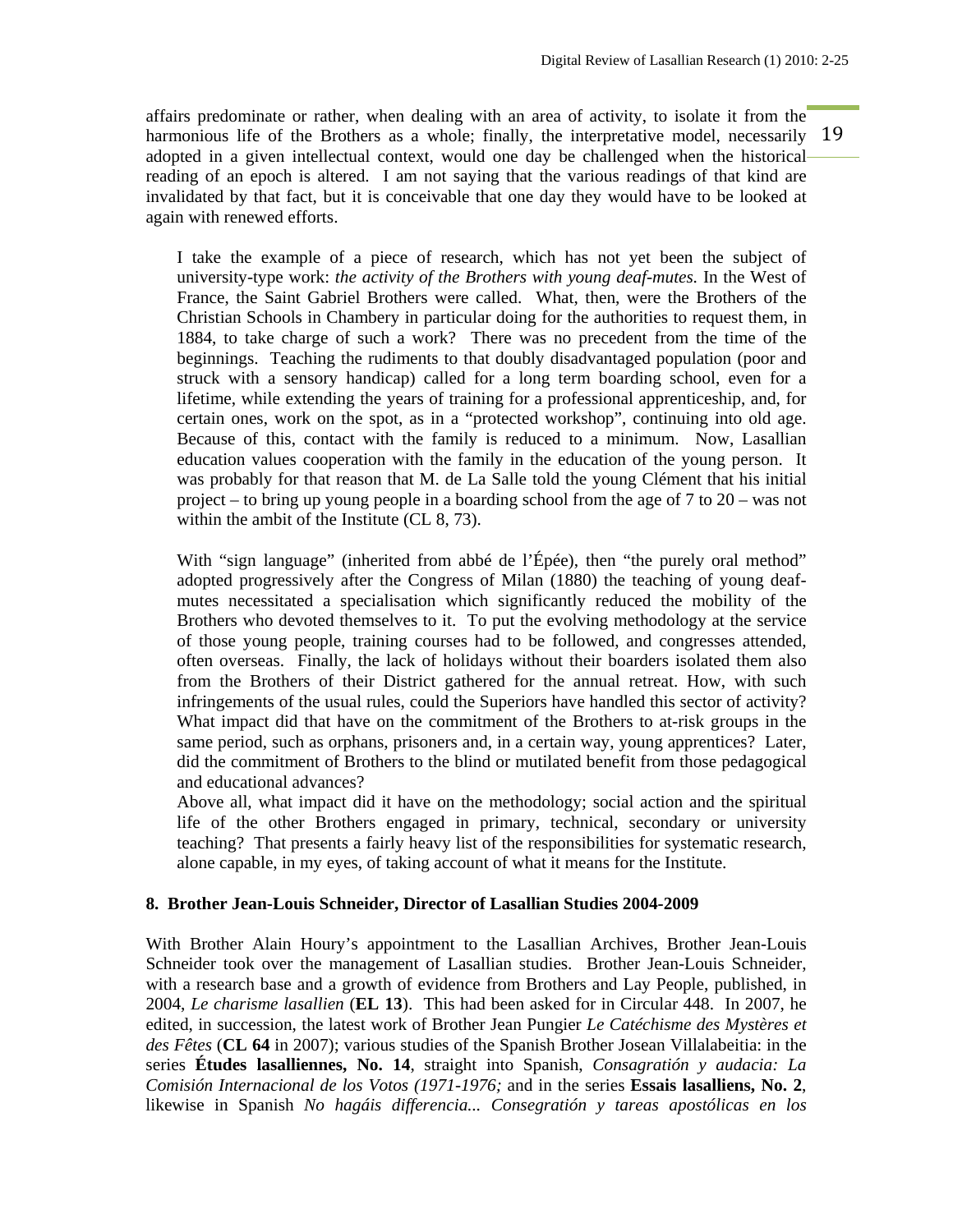20 Spanish Brother Antonio Botana which made their mark: *Vocabulaire Thématique de primeros tiempos del Instituto<sup>9</sup> .* In 2008, there appeared in 3 languages two booklets by *l'Association Lasallienne* and *Fondements pour un modèle actuel de Famille Lasallienne* **Nos.3 and 4 of the Essais lasalliens**.

For his part, Brother Louis-Marie Aroz published in French in Madrid 3 volumes on *Les De La Salle de Reims,* with the sub-title, *Documents probants,* which signalled his desire to distance himself from any assertion of being unverifiable.

## **9. Brothers Mario Presciuttini 2009 and Edgard Hengemüle, Directors of the Lasallian Research Service**

Following on from a new blue-print for the Secretariats and Generalate Services, the Lasallian Studies Service was integrated into a larger Secretariat, *Recherches et Ressources lasalliennes*, which also included the Archives, the central Library and the Lasallian Museum, under the direction of Brother Diego Muñoz from Venezuela. There was some difficulty in setting things up; Brother Jean-Louis Schneider was replaced by Italian Brother Mario Presciuttini who, hardly installed, had to undergo a brain operation and in spite of his courage in trying to continue his work, soon had to give it up, and died within a few months. The Brazilian Brother Edgard Hengemüle came to take over (it has been noted that he translated the writings of John Baptist de La Salle into Portuguese). It is too early to know if the launching of a *Digital Review* by Brother Diego Muñoz will initiate a lasting dialogue with some universities and if some of them will engage in the research in the years to come.

#### **10. Some admissions and some tasks still to be started**

**10.1** I am very much aware that my presentation of these 50 years (and more) of Lasallian research is stamped by the fact that I am French and that, apart from that language, I can read only works written in English, Italian and Spanish. Being French, I am especially sensitive about the accuracy of the fundamental studies successfully handled on the Founder, to the surroundings in which he developed and to attention to conveying his language  $10$ unambiguously. All applied research, to be worthwhile, in my opinion, must be able to be supported by a solid knowledge of the origins of the Institute and be part and parcel of a questioning capable of understanding the cultural change between the time of the Founder and our own. The articles of Brother Antonio Botana in **Thèmes lasalliens** 3 are for me an illustration of this hermeneutical approach (notably *Imitation du Christ).* 

Within the limits we have just raised, it is, however, possible to outline a schematic assessment of the gains and gaps over those years of Lasallian research. Let us begin with **a few significant details**, intended for those who have not followed in detail the support for one or the other.

<sup>9</sup> . The thesis of Brother Villalabeitia would finally be published in 2 volumes, Nos.22 and 23 of the *Cuadernos Lasalianos*, by the Éditions San Pío X, Madrid, 2008: a study of the General Chapter of 1966‐1967 within the perspective announced by the title, *Una consagratión apostólica, una vida integrada*.<br><sup>10</sup> . For the language of John Baptist de La Salle, the most useful Dictionary for French speakers is that of

Trévoux of 1746, appearing, therefore, many years after his death. That is due to the time needed for the language spoken at the beginning of the age to make its way into printed books, and to the delay in bringing out a Dictionary without the means at our disposal today.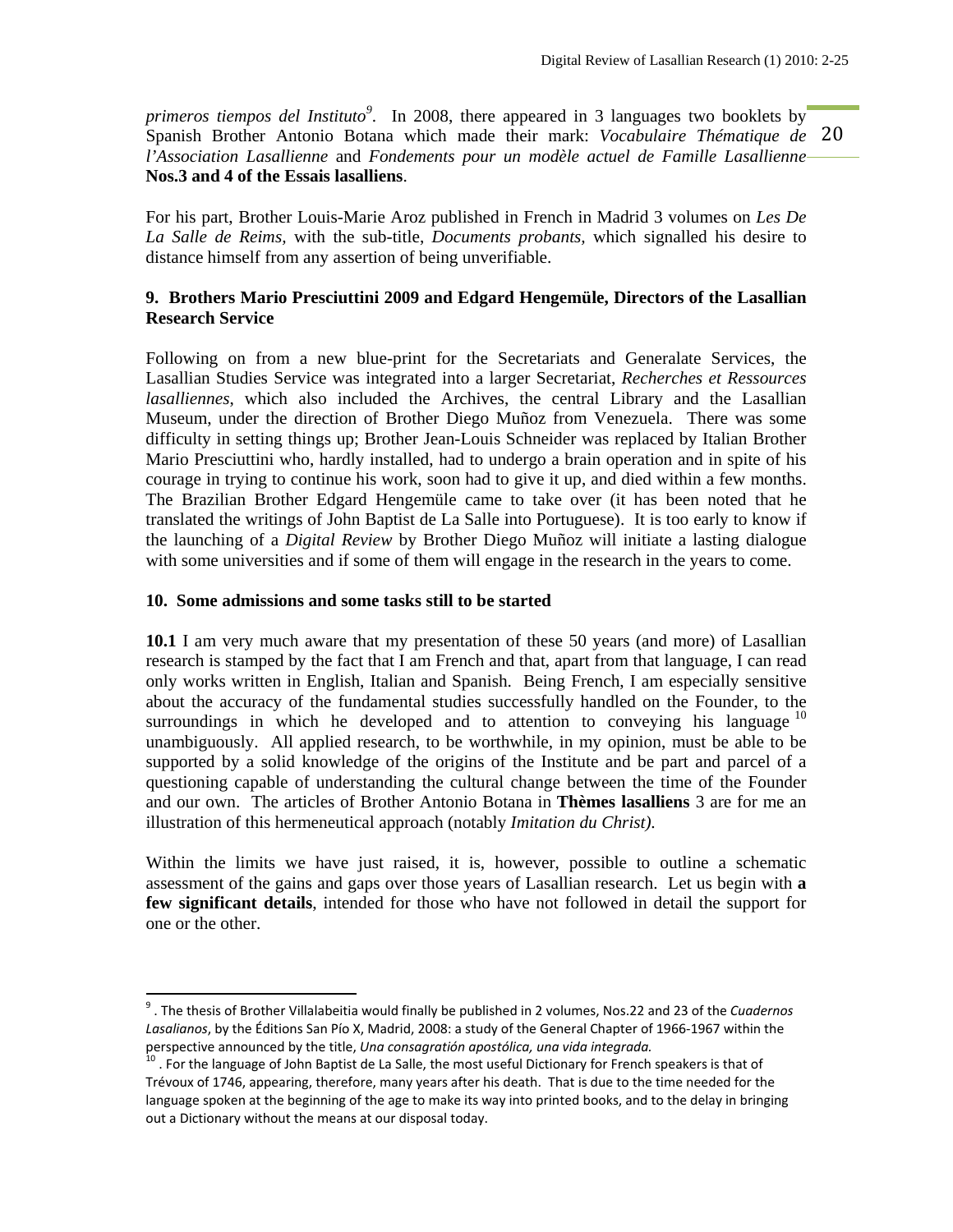the family of John Baptist de La Salle, thanks to the labours of Brothers Yves Poutet and 21 **10.2 We have acquired a better knowledge of the origins of the Institute and** especially Louis-Marie Aroz:

- his brother-in-law Jean Maillefer, who married his sister Marie in 1679, requested in January 1681
- to get out of the joint-ownership in the estate of Louis de La Salle, which led to putting the Hôtel in rue Saint-Marguerite up for sale, and the decision of the Founder to go and live with the masters in a poor house (Aroz,**CL 52, 58** *Les années de prétoire*);
- the choice of the date the  $24<sup>th</sup>$  June for this change of residence was not, in the first place, devotion to his patron saint (as Blain affirms), but was linked to the Vermandois custom which set that as the date for leases (renting out of houses), as Brother Maurice-Auguste showed in the *Bulletin de l'Institut* (**781**);
- his brother Jean-Louis and several of his nephews (Jean-François and François-Héyle Maillefer, sons of his sister Marie; Jean-Baptiste-Louis de La Salle, son of his brother Pierre) were opposed to the Bull *Unigenitus* (appellants): this raises questions about a number of friends of the Founder who became Jansenists. A veritable collection on Augustinianism and Jansenism in the  $XVII<sup>th</sup>$  and  $XVIII<sup>th</sup>$  centuries has been put together by Brother Clément-Marcel Martinais and is still waiting for researchers to exploit it;

**We have solid information about the years of training in the Saint-Sulpice Seminary**, the courses followed, the fellow students of the young canon from Rheims and the relationships he kept up with some of them (Poutet **887**). Rigault introduced us to Grandet, who in sketching the lives of eminent priests who came from the Seminary, stressed the zeal of Monsieur de la Chétardie for the schools in his parish and haughtily ignored Monsieur de La Salle and his Brothers. There is still some doubt about the one Blain called *"the enemy of M. de La Salle*". Was it De la Chétardie<sup>11</sup> or Brenier, a fellow student of de La Salle at Saint-Sulpice? The Brothers whose "memoirs" were used as documents for the Life of their Founder had only a partial view of the situation and could not identify that "enemy".

**We are better acquainted with the life and activity of Madame Maillefer and Adrien Nyel.** It was Madame de Maillefer's son who was ennobled; she did not belong to the nobility, nor did her husband; moreover, the cross-checking we have been able to do with the text of Blain (CL 7, 147-160) obviously demonstrated that the biographer was more reliable when he cited the "memoirs" of the Brothers than when he trusted the statements of an old lady of almost 90!

As for Adrien Nyel, he was not the "aimless wanderer" about whom people sometimes spoke. His mission was to set up schools for boys in Rheims and, on the recommendation of canon de La Salle, he did so within the parish framework, as he had done in Rouen in the General Hospital. After some attempts in Rethel and Guise, he returned to the General Hospital in Rouen to which he had made a gift of his person (Poutet and Vermeulen **783**);

We can better appreciate **the reluctance of M. de La Salle to share the life of the masters** 

<sup>11</sup> .An ancient letter of the parish priest of Villiers‐de‐Bel to the doyen Pierre Guyard of Laon expressly named "Monsieur de Saint‐Sulpice" as the one who got Cardinal de Noailles to agree that Monsieur de La Salle should no longer be the "Superior of the Brothers". But who produced that copy? It differs slightly from the text that Blain cited...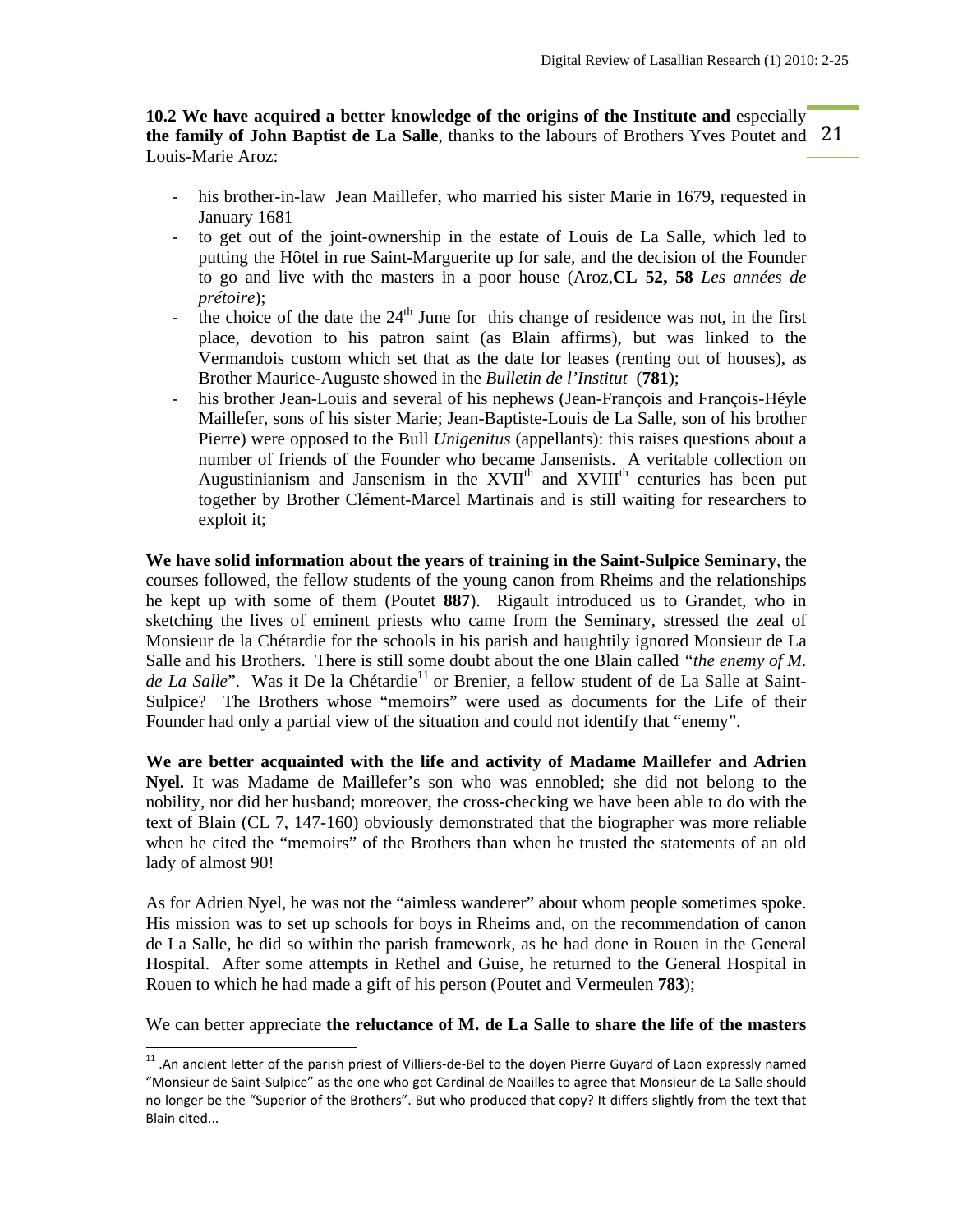relaxation according to the conditions of the lease, was also the witness of his mortifications 22 recruited by Nyel; the small garden spoken about by Blain (CL 7, 182), rented for his so that his personal resistance would not be an obstacle to the will of God which was being revealed.

We understand better the various attempts at setting up a **Training College for teachers for the countryside**, teachers who were not destined to keep any links with the Institute of Brothers: the aborted efforts with the Duke de Mazarin in Rethel, the causes of the closure of the one in Rheims, the reasons for the suppression of the one in the parish of Saint-Marcel, subsequently included in the opening of that Training College in Paris; and we shall soon be able to place the fate of the one in Saint-Denis within the framework of the Clément affair (see 7.3)

We do not know for certain the contents of **the library that M. de La Salle bequeathed** to Brother Barthélemy before he died (CL 26, 306). But we know the books the young canon de La Salle bought at the time of the break up of his father's estate (CL 51) and of that of Nicolas Roland. He used to correspond with Charles Démia who sent him his *Trésor clerical*  (Poutet **CL 56**). When John Baptist de La Salle distributed his fortune to the poor he kept, on the advice of his spiritual director, an annuity of 200 livres that he dedicated to completing his personal library and furnishing the chapel in his residence with adornments for the altar. A study of the sources of several of his writings enables us to know the works he used extensively and which he probably bought for this purpose (see the introductions in the French annotated electronic edition)

Acquaintance with the laws and regulations concerning new Communities, Institutes and other recognised groupings (edict of December 1666) undoubtedly explains why, in order to give a solid internal structure to the group of Brothers, Monsieur de La Salle did not have recourse to the vows of religion but to private vows of association and union (and not a notarised act as Monsieur Olier had done to set up the Seminary of Saint-Sulpice). What would the Founder have done if he had been freer in his movements? As he has not told us that, we are reduced to some conjectures; **Circular 406** (p. 64) thinks that subsequent canonical forms such as a Congregation with simple vows, or a Society of common life without public vows, could have suited the directions in which he had gone. Still, it is a fact that the Bull of Approbation, the pontifical recognition granted through the Roman body with responsibility for applying the Council of Trent, did not, despite what Blain wrote (CL 8,191), list the Brothers among the Religious Orders. It was only much later that the interpretation of the Bull would be requested of the Congregation for Religious.

We know better **in what respect John Baptist de La Salle was the Founder of the Brothers**. It was not he who decided according to a pre-arranged plan to open schools; he responded to the requests of ecclesiastics or notable persons in a town or region and obtained a regularly signed contract – Rome was certainly an exception, Darnétal and Rouen, perhaps, another. It was not he who "founded" financially<sup>12</sup> (investing a sum of money the income of which assured the functioning of a work) the schools or the Community of the Brothers (which *is founded, at the present time, only on Providence (MH 0, 0, 2)*. But it was from within, by living for 40 years with the Brothers that he trained them in the spirit of their state;

<sup>12</sup> . Without doubt, it was the title of Founder, appearing in the *Supplique,* which deceived the Roman officials responsible for drawing up Bull of Approbation; let the beginning of the Bull be reread! Quite rightly, Blain called Monsieur de La Salle "the Founder of the Brothers" and this allowed Fernand Laudet to call his small book *L'Instituteur des Instituteurs (The Institutor of Teachers)*.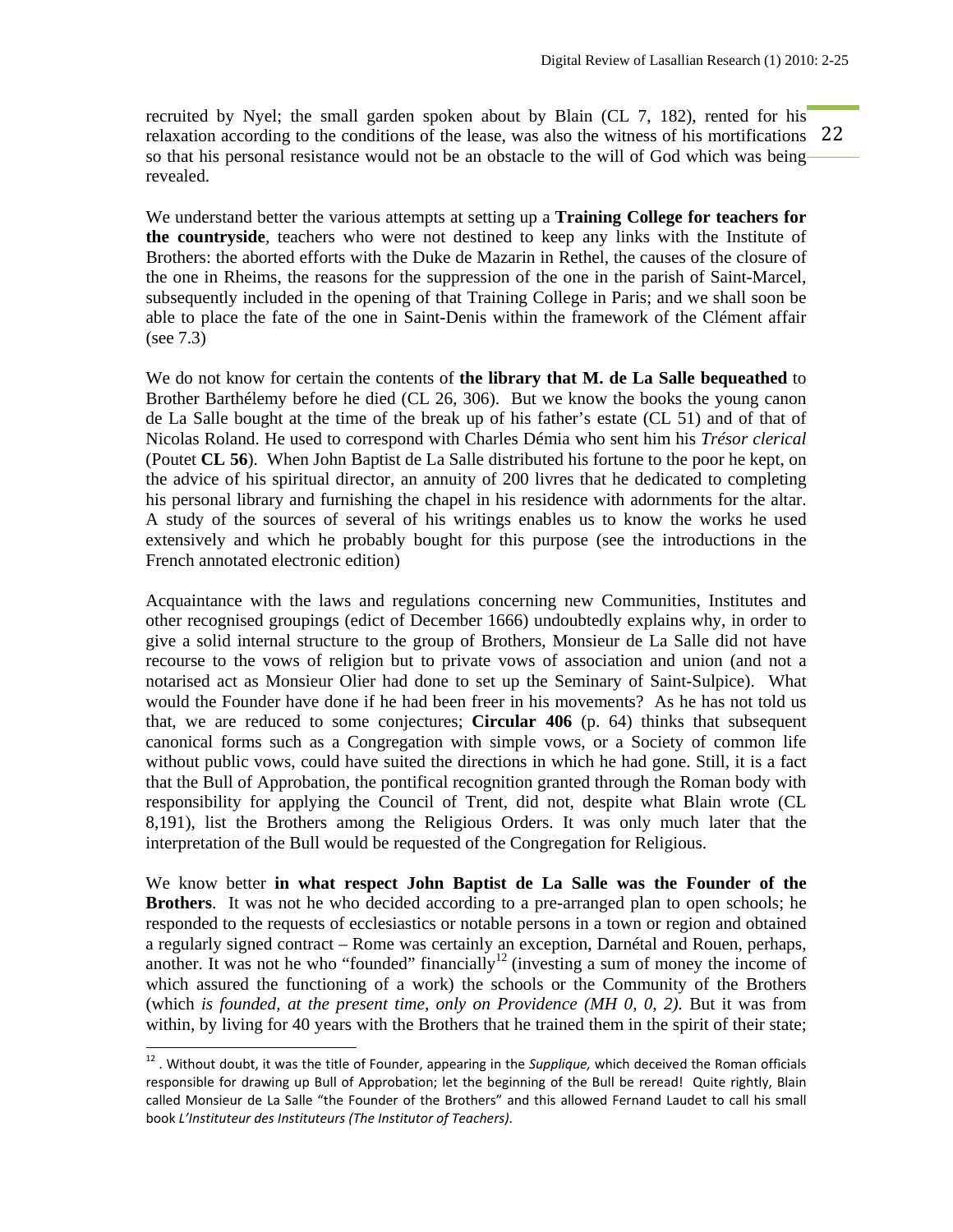thus he could draw up their Rules with them, and not as Blain had done for the Sisters of Rouen for whom he was responsible, sitting in his canon's office.

23

#### **10.3** So, where are we in **the preparation of a critical Life of John Baptist de La Salle** ?

Several solid studies have set out the **personal life-journey of M. de La Salle, the chronology of his activities, the institutions and salient facts of his times** (Gallego **1096** and, beyond the Lasallian circle, let us draw attention to Lachiver's *Les années de misère. La famine au temps du Grand Roi).* Most of the important points now seem to have been clarified, but there still remain some shadowy zones which, it can be hoped, can be cleared up in the next few years:

- ‐ We should soon have a better understanding of the **wrangles of Monsieur de La Salle with the school masters in Paris** (the teachers in the Little Schools under the authority of the Grand Chantre, and the writing masters combined in a powerful "community") and **the Clément Affair;** the dossiers on each of these two subjects assembled by Brother Louis-Marie Aroz and fortunately kept by Brother José Maria Valladolid, are going to be the subject of an in-depth study, under the direction of Brother Jean-Louis Schneider. From then on it will be possible to have a better understanding of the difficulties met with by the Christian Schools<sup>13</sup>in a milieu in which painfully negotiated rules were turned upside down; as also of the relentless treatment of the judges towards the person of the Founder of the Brothers.
- ‐ **The question of the Jansenist friends of Monsieur de La Salle** has already received some clarification concerning the personality of the Count du Charmel and of Cardinal de Noailles, more particularly. Thanks to the research of Brother Martinais, we also know that Brother Bernard Dauge, the first biographer of M. de La Salle had Jansenist leanings (see EL 6, 25). The question will be difficult to treat at greater depth because a good expert on that spiritual movement has yet to be found (in France it is always inclined to veer towards the political aspect) who agrees to put aside his usual work and devote himself to that research. The Martinais collection, which we have just spoken about, is in Rome and, in twenty years, no one has come to study it. Would it be better to take it to France?
- ‐ A preliminary piece of work has been started, the preparation of **an electronic annotated edition of Blain**. That prolific biographer, whom an author formerly described as *unbearable* and *indispensable*, has compiled such a great heap of documents ("memoirs") – often ineptly – that it is possible to pinpoint and, perhaps, separate questionable interpretations with which this hagiographical biography teams.
- ‐ It still remains to **have a better knowledge of the principal Brothers** whose activity is inseparable from that of the Founder. We now know a little of the milieu from which the "the principal Brothers" came (Loes **1392**), notably those who had done some Latin, and the stages of their lives in the Institute (Félix-Paul, *Lettres*, **691**),

 $^{13}$  . Blain's insistence is curious; he speaks of the "Christian and Gratuitous Schools", not only in his historical essay on their founding (which is logical), but frequently about the schools that the Brothers took over, whilst the Founder never added the adjective 'gratuitous' although they practised scrupulous gratuity in regard to all their schools. Is there a need to recall that in 1720, Hélyot published in Paris the  $8^{th}$  and last volume of his introductions to some *Ordres Militaires, Hospitaliers ...*in which the Brothers of the Christian and gratuitous Schools are introduced – their Founder is Father Nicolas Barré! (p. 235).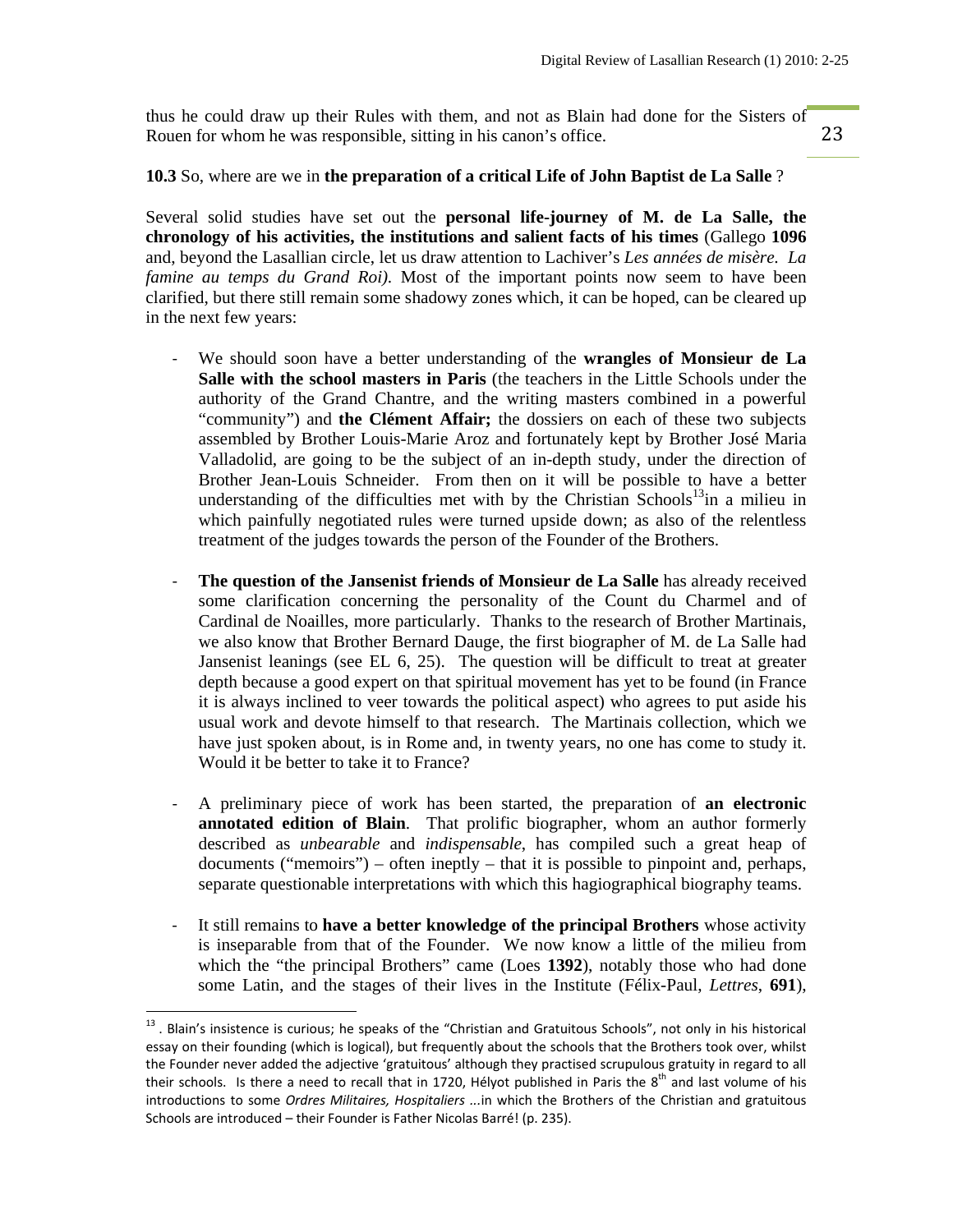Albert: "in the first six months, he would do marvels" (Letter 19,20 to Brother Gabriel 24 even those who do not figure in the catalogue of Brothers (**CL 3**) such as Brother Drolin, 4 September 1705). The card indexes produced in the Archives in the Motherhouse on those who were Brothers before the Revolution have not been sufficiently mined; it should be possible to find there material to paint a picture of the characteristics of the Brothers whom John Baptist de La Salle knew.

- ‐ It is admitted that it is time to **review the traditional iconography**, to go further than Brother Émile Rousset and his collection of plates (**958**), to reveal new documents, less hagiographical, and which fit in better with the requirements of a great biography – or at least knowing how to present documents by drawing attention to circumstances and the objectives of their production.
- ‐ It is even more necessary and it is the key to the operation envisaged by the District of France – to gain the **agreement of a renowned historian to write this Critical**  Life and give it the repute it deserves, first of all among the experts but also among the enlightened public, notably among those who work in Lasallian schools and do not baulk at a quality biography; such a name should ensure the publication of the Life in a great series.

If these preliminaries are completed in time, it is possible to hope for the main 'definitive' work – if that is ever humanly possible – foreseen by the initial plan for the Cahiers lasalliens, **for the tercentenary of the death of the Founder, in 2019.** 

What is the situation for a similarly rigorous presentation of the **writings of John Baptist de La Salle?** 

-With the perfecting (and it seems imminent) of a good search engine for the **second annotated electronic edition** of the works of the Founder (see 5.4) a good work basis will be available for establishing the text, understanding the terms, Lasallian parallels and the introductions.

-In connection with **where each of these writings stands in comparison with the currents and circumstances of his times,** we already have some solid studies published on the *Lettres* (Félix-Paul **621** and **691**), the *Formules des vœux* (Maurice-Auguste **CL 2**), the *Mémoire sur l'enseignement en français* (Schneider, **Thèmes lasalliens 3**), the *Méditations* (MR and MF), the Catéchismes (Magaz **863**, Pungier **1084 and CL64**), the *Civilité* (Pungier **CL 58-60**) the *Conduite* (Lauraire **CL 61-63**), the *Recueil* (Maurice-Auguste and José Arturo **814**) and, partially, the *Règles* (especially Maurice-Auguste, **CL 5**).

-It can possibly be hoped that the other texts will be the objects of studies or they will find supplementary enlightenment<sup>14</sup> perhaps, in theses not yet ransacked.

-The edition will gain coverage from being in the electronic medium but, if Brother Michel Sauvage's intuition is correct, a linked hard copy edition will become necessary for a profound study of the texts; the electronic Bible is very useful for researching a passage and citations, but pondering it still requires the printed one. And the objective of the edition of the

<sup>14</sup> . For example, as Brother Jean Pungier has shown, *Instructions et Prières pour la sainte Messe* makes use of a text by Saint‐Cyran who introduced Jansenism into France.